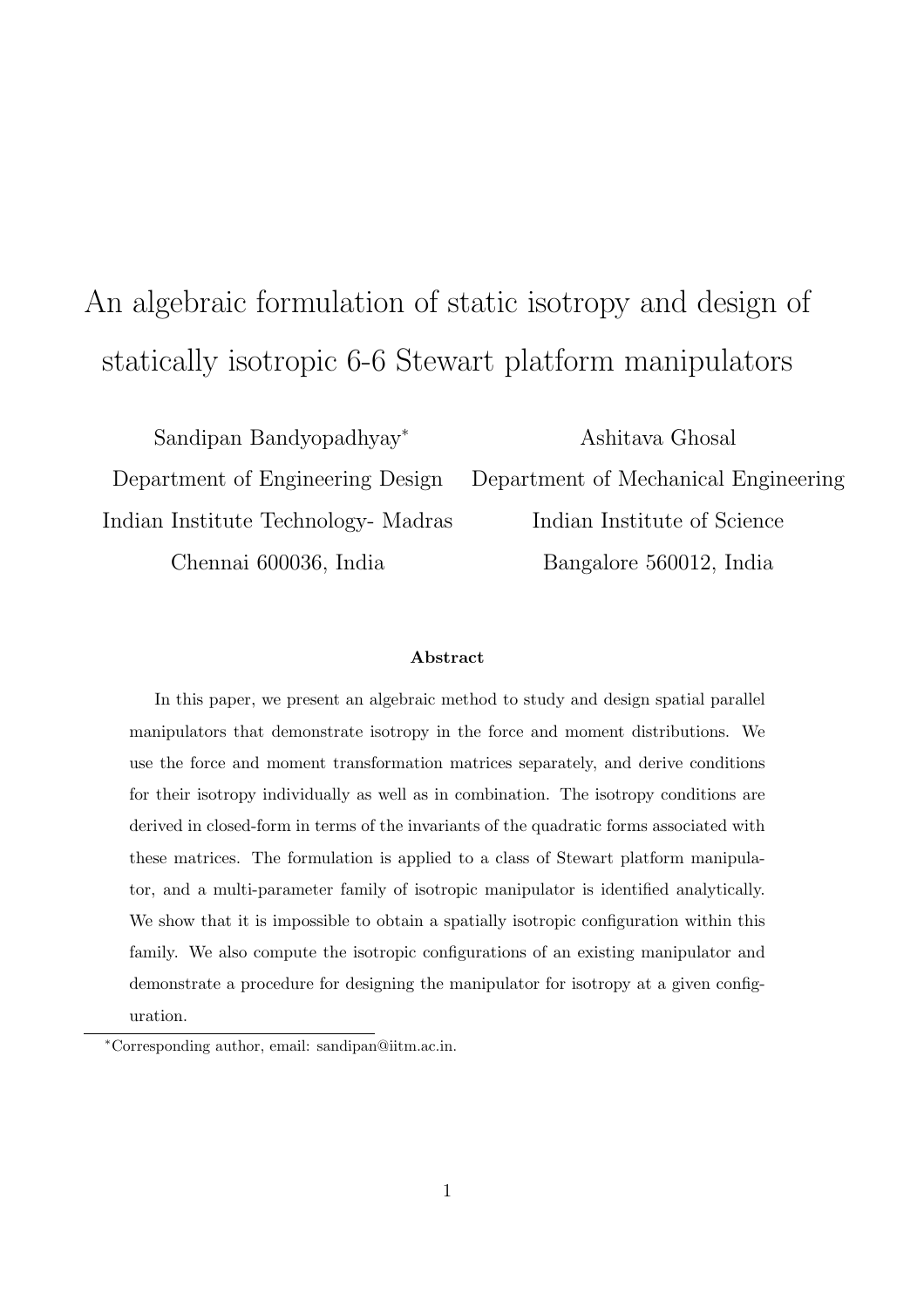# 1 Introduction

Isotropy is one of the common measures of performance of a manipulator. In the case of sixdegrees-of-freedom (DOF) spatial manipulators, the term isotropy is generally used in the context of kinematics. However, in practice, the concept of twist-wrench duality is used to analyse the  $6\times6$  wrench transformation matrix  $H$ , to obtain conditions such that this matrix has identical singular values (see, e.g., [1]). A consequence of this approach is the concurrence of kinematic and static isotropy, where the later implies the ability of the manipulator endeffector to resist forces and moments *equally well* in all spatial directions. Among the spatial parallel manipulators, the Stewart platform manipulator (SPM) has been studied by several researchers for isotropy [1, 2, 3, 4]. However, to the best of our knowledge, no mechanically feasible, non-singular isotropic configuration has been obtained for a manipulator of this class. Further, it may be noted that the  $3 \times 6$  sub-matrices of **H** pertaining to the force and moment parts have different physical dimensions for an SPM, therefore the physical significance of the singular values of  $H$  is not clear.

In this paper, we present a formulation for the study of static isotropy. Our approach is to analyse the above-mentioned force and moment transformation matrices separately. We form the conditions for the force and moment isotropy in terms of algebraic equations involving the elements of the respective transformation matrices. We solve these equations in closed form to obtain a multi-parameter family of kinematically valid configurations showing combined force and moment isotropy. We also present examples of isotropic configurations for an existing manipulator, as well as demonstrate the design for isotropy at a given configuration within the family mentioned above.

The paper is organised as follows: in section 2, we present the general formulation of static isotropy of a spatial manipulator, followed by its application to the semi-regular Stewart platform manipulator (SRSPM) in section 3. In section 4, we identify, in closed form, a family of SRSPM showing combined spatial isotropy. This is followed by a numerical example, where we find such configurations for an SRSPM. In section 5, we study various notions of isotropy and discuss their inter-relations. We also prove that it is impossible to attain a spatially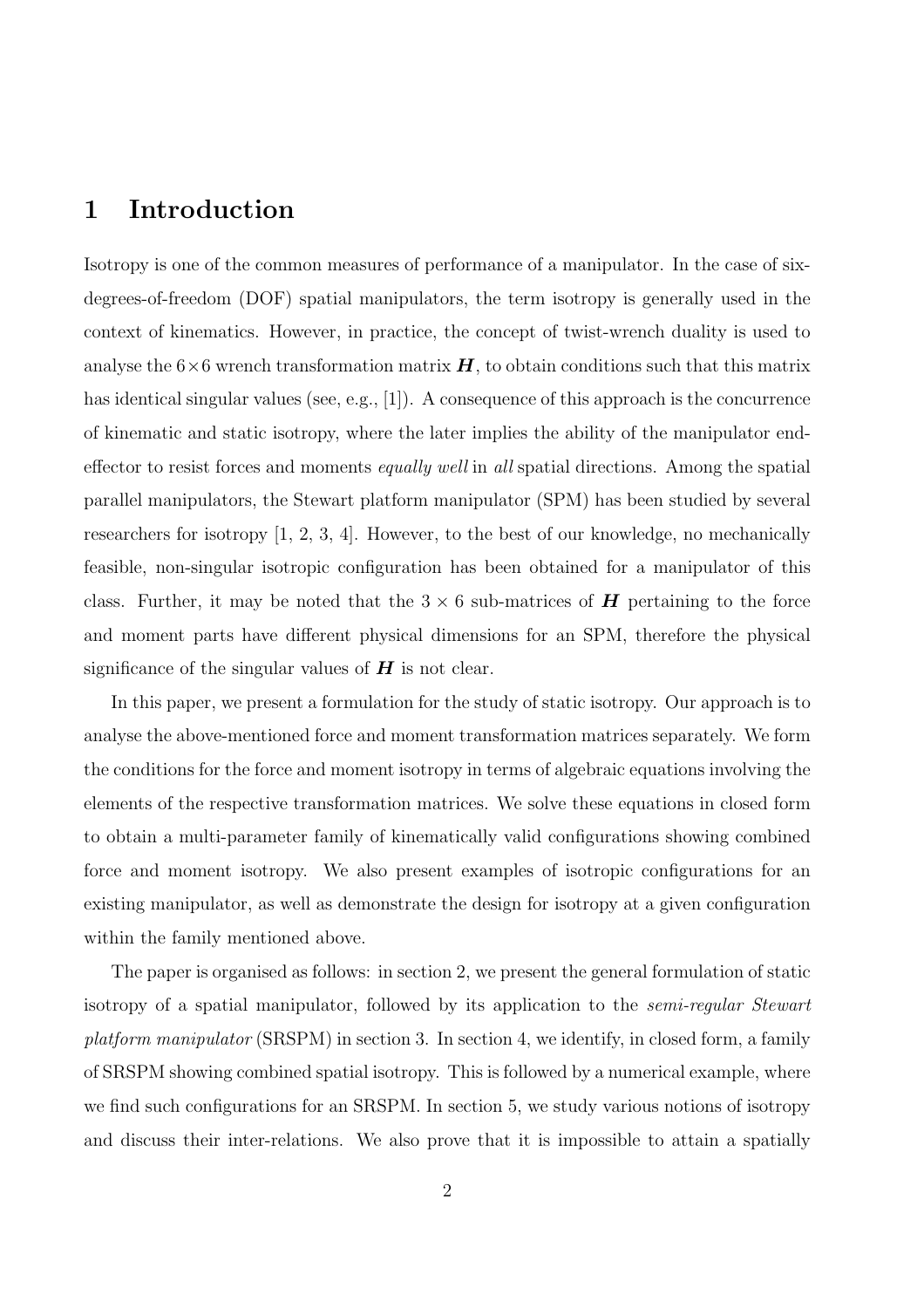isotropic manipulator with the family of configurations obtained in section 4. In section 5 we present the method of design for isotropy at a given configuration, and illustrate it with an example. Finally, in section 6, we present the conclusions.

# 2 Formulation

In this section, we derive the isotropy conditions of a general manipulator from its wrench transformation matrix. First we describe the formulation for obtaining the distributions of the force and moment resultants on the moving platform. We follow the approach presented in [5] in the context of the linear and angular velocity distributions of the moving platform. Using this approach, the said distributions are obtained from the solution of eigenproblems of two symmetric matrices. The conditions for force and moment isotropy are then derived in terms of algebraic equations involving the coefficients of the characteristic polynomials associated with the above eigenproblems. We assume in the following that the resultant force on the top platform,  $\vec{F}$ , and the corresponding moment (referred to the centre of the moving platform),  $M$ , are available via linear maps of the actuator efforts (e.g., leg forces in the case of a platform-type parallel manipulator),  $\boldsymbol{f}_i$ .<sup>1</sup> Therefore we can write  $\boldsymbol{F}$  and  $\boldsymbol{M}$ in terms of the respective equivalent transformation matrices:

$$
F = H_F f
$$

$$
M = H_M f
$$
 (1)

We analyse the properties of the above two linear maps using well-known tools of linear algebra (see, e.g., [6]). Following the general formulation given in Appendix A, we get two

<sup>&</sup>lt;sup>1</sup>Obtaining such a map is trivial for purely parallel manipulators. However, for hybrid manipulators, there can be significant difficulty in taking the reactions at the passive joints into account while computing the effect of the actuator effort on the end-effector.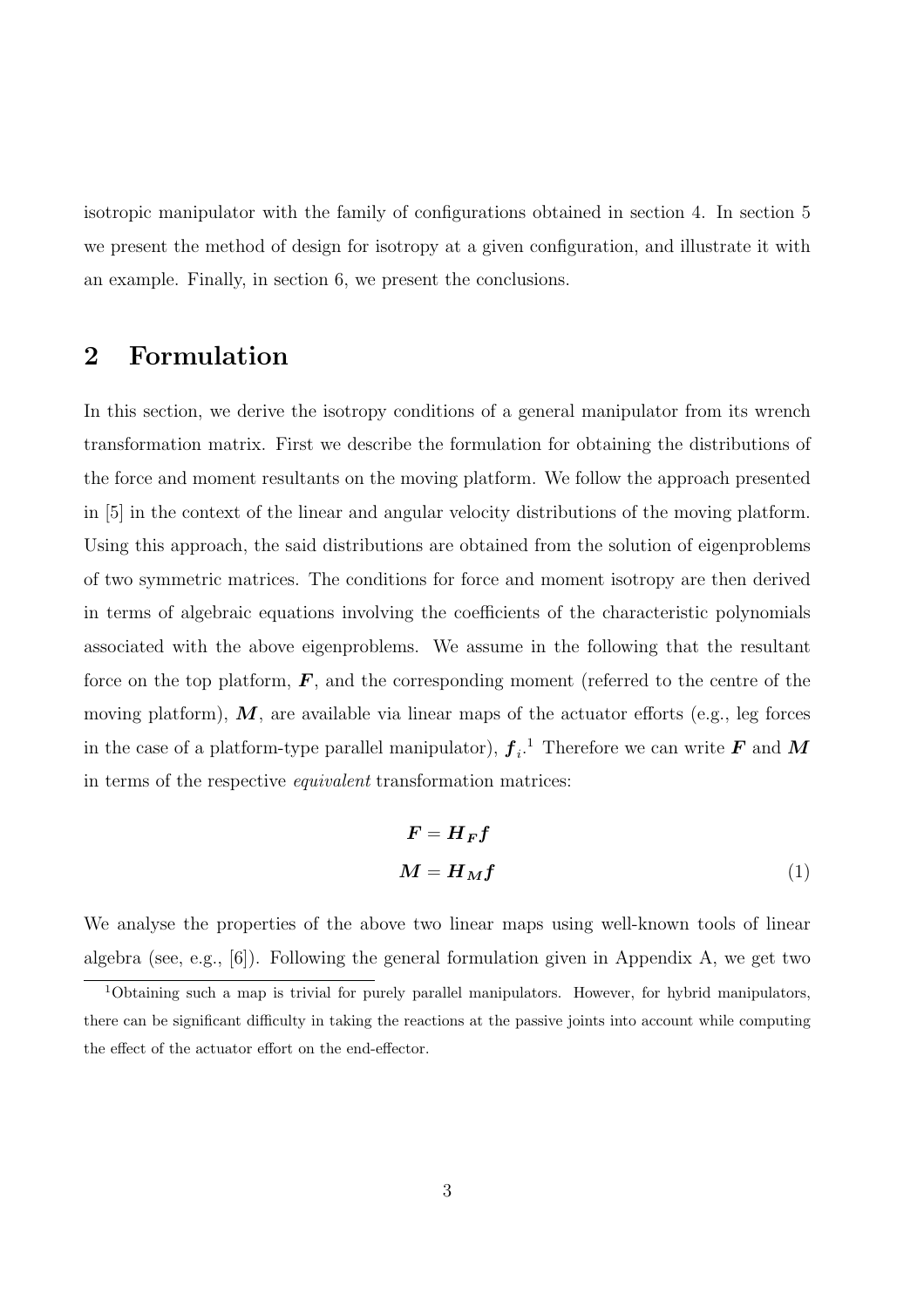eigenproblems respectively:

$$
g_F f = \lambda f \tag{2}
$$

$$
g_M f = \lambda_M f \tag{3}
$$

where  $g_F = H_F^T H_F$  and  $g_M = H_M^T H_M$ . These eigenproblems have the following characteristics:

- The eigenvalues  $\lambda, \lambda_M$  are real and nonnegative.
- At the most three of the eigenvalues are nonzero in each case, as the rank of  $H_F$ or  $H_M$  can not exceed three. Therefore, if  $\dim(g_F) = n$  with  $n > 3$ , at least  $(n-3)$ eigenvalues of  $g_F$  are zeros- and the same applies to  $g_M$  as well.

The characteristic equation of  $g_F$  may be written with real coefficients  $a_i$  as:

$$
0 = \begin{cases} \lambda^2 + a_1 \lambda + a_2, & n = 2 \\ \lambda^3 + a_1 \lambda^2 + a_2 \lambda + a_3, & n = 3 \\ \lambda^{n-3} (\lambda^3 + a_1 \lambda^2 + a_2 \lambda + a_3), & n > 3 \end{cases}
$$
(4)

The characteristic equation of  $g_M$  has exactly the same form as above. However, we use the notations  $b_i$  for the coefficients, and  $\lambda_M$  for the eigenvalues in that case. From linear algebra, isotropy of  $H_F$  and  $H_M$  imply, respectively:

$$
\lambda_i = \|\boldsymbol{F}^*\|^2
$$
  
\n
$$
\lambda_{\boldsymbol{M}i} = \|\boldsymbol{M}^*\|^2 \quad i = 1, \dots, n
$$
\n(5)

where  $(*)$  indicates the extreme value of a quantity. Under this condition, the *force ellip*soid, (the ellipsoid corresponding to  $\bf{F}$ ) reduces to a sphere of radius  $\|\bf{F}^*\|$ . Similarly, the moment ellipsoid reduces to a sphere of radius  $||M^*||$ . This implies that the nontrivial roots of equation (4) should be equal, and not all of  $a_1, a_2, a_3$  can be zero.<sup>2</sup> The nontrivial roots

<sup>&</sup>lt;sup>2</sup>It may be noted here that the coefficients  $a_i, b_i$  can be computed in closed form as described in Appendix B.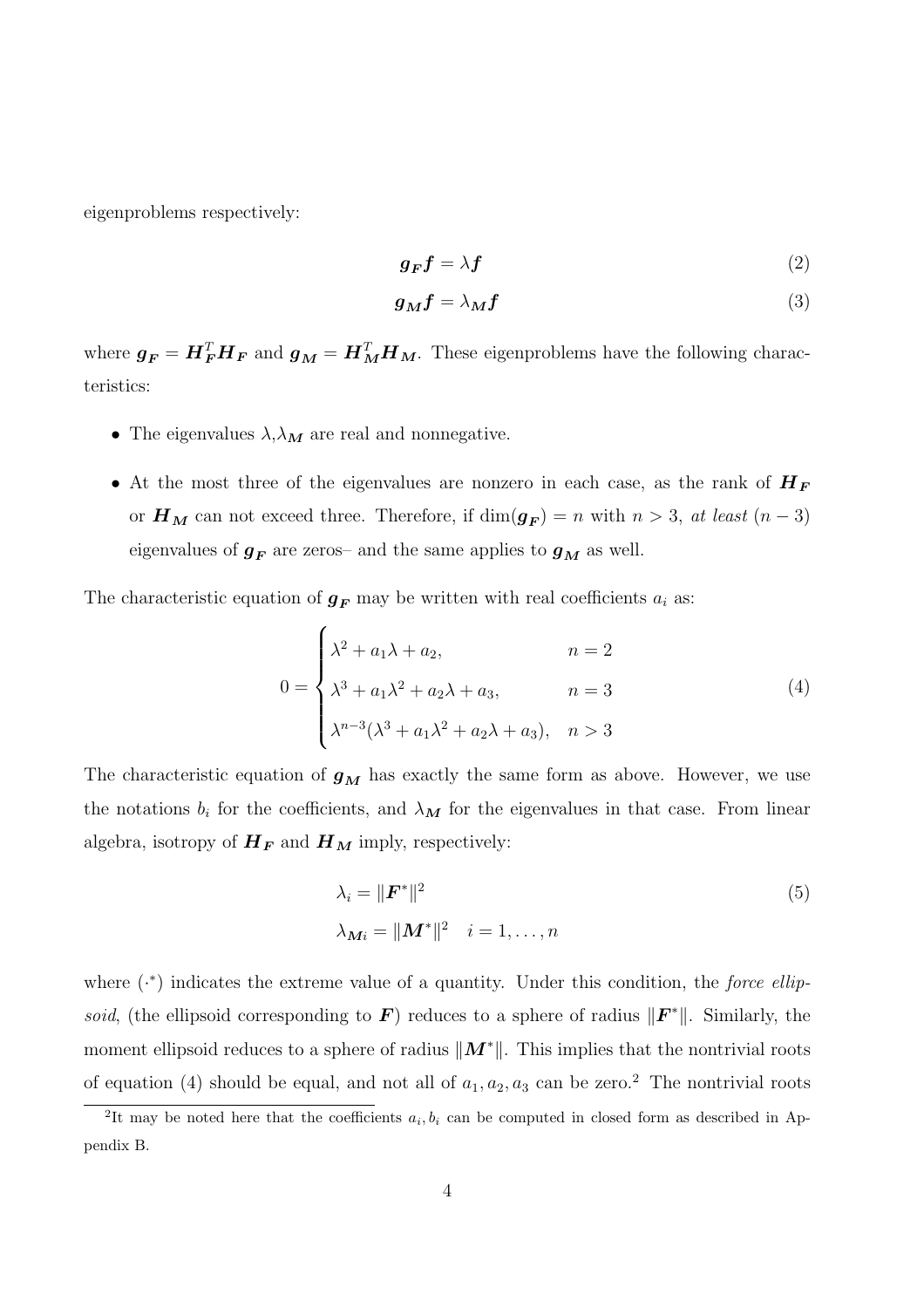of equation (4) can also be obtained explicitly in terms of  $a_i$  using Sridhar Acharya's and Cardan's formulæ for the quadratic and cubic cases respectively (see, e.g., [7]). However, it is not required to compute the roots explicitly in order to obtain the conditions for isotropy from their equality. Instead, those conditions can be easily formed as algebraic equations in the coefficients  $a_i$  etc. as follows. For the case  $n = 2$ , we equate the discriminant to zero and obtain the following condition:

$$
a_1^2 - 4a_2 = 0 \tag{6}
$$

For the case  $n \geq 3$ , we consider the nontrivial cubic part of equation (4):

$$
\lambda^3 + a_1 \lambda^2 + a_2 \lambda + a_3 = 0 \tag{7}
$$

Using the standard transformation  $\lambda = z - \frac{a_1}{3}$  $\frac{a_1}{3}$ , the quadratic term may be eliminated to obtain the cubic in the form:  $z^3 + Pz + Q = 0$  (see, e.g., [7]). It is obvious that if  $P = Q = 0$ , then  $z = 0$ , and hence equation (7) has the repeated roots  $\lambda_i = -\frac{a_1}{3}$  $\frac{i_1}{3}$ ,  $i = 1, 2, 3$ . In terms of the coefficients of the original cubic equation (7), the conditions for equal roots are:

$$
3a_2 - a_1^2 = 0 \tag{8}
$$

$$
2a_1^3 - 9a_1a_2 + 27a_3 = 0 \tag{9}
$$

Further, if we solve the above equations *exactly* in the symbolic form, then the second of them can be simplified using the first, yielding the pair of equations below:

$$
3a_2 - a_1^2 = 0 \tag{10}
$$

$$
27a_3 - a_1^3 = 0 \tag{11}
$$

The conditions for moment isotropy can be obtained in the same fashion. In the following, we list down the conditions for the different types of isotropy considered in this paper.

A. Force  $(F\text{-isotropy})$ :  $H_F$  is isotropic.

$$
a_1^2 - 4a_2 = 0, \t n = 2
$$
  
\n
$$
3a_2 - a_1^2 = 0
$$
  
\n
$$
27a_3 - a_1^3 = 0
$$
  
\n
$$
n \ge 3
$$
  
\n
$$
n \ge 3
$$
  
\n(12)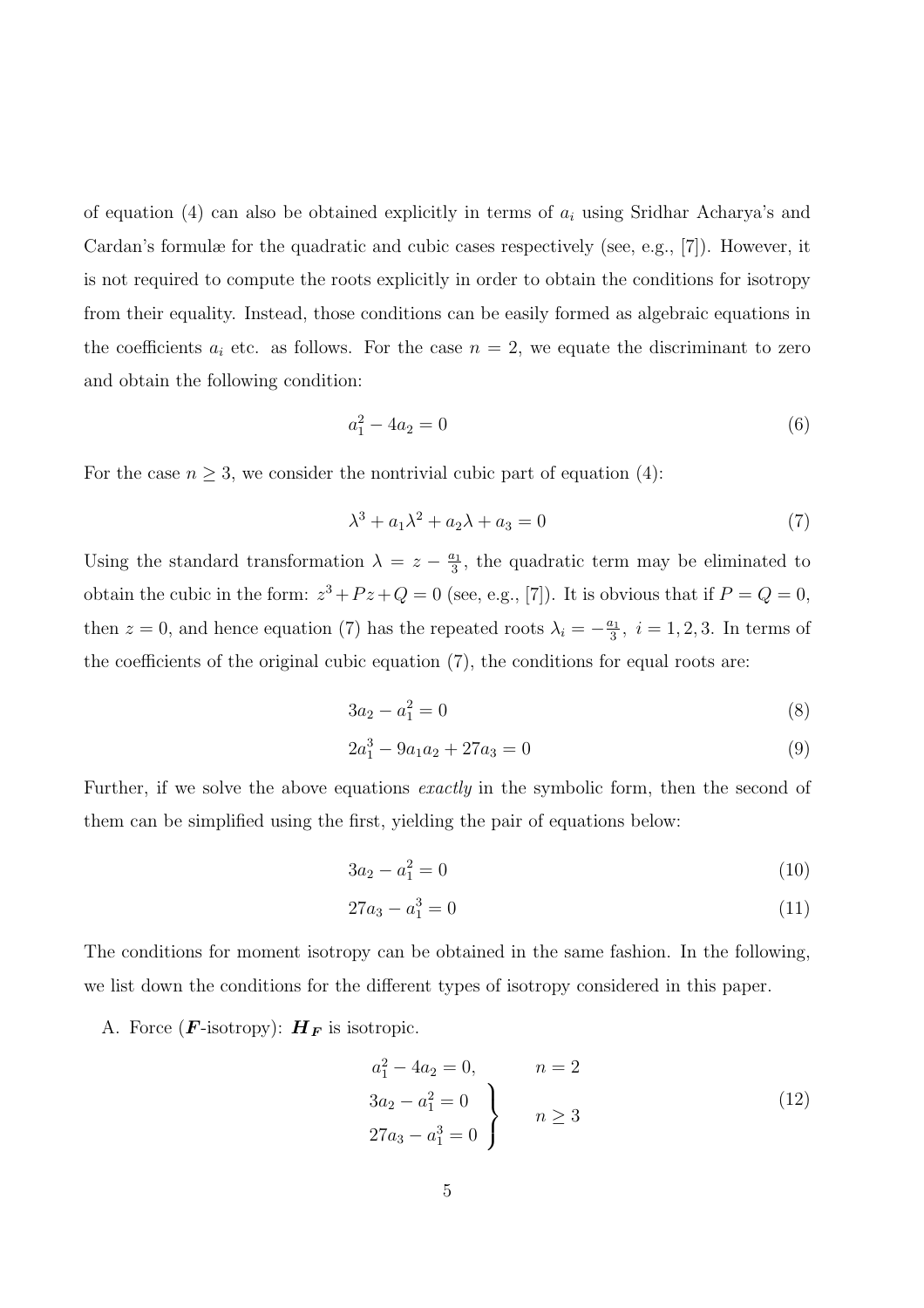B. Moment  $(M\text{-isotropy})$ :  $H_M$  is isotropic.

$$
b_1^2 - 4b_2 = 0, \t n = 2
$$
  
\n
$$
3b_2 - b_1^2 = 0
$$
  
\n
$$
27b_3 - b_1^3 = 0
$$
  
\n
$$
n \ge 3
$$
\n(13)

C. Combined: Both  $H_F$ ,  $H_M$  are isotropic. The conditions that apply in this case are simply the union of the conditions in cases A and B.

$$
a_1^2 - 4a_2 = 0 \n b_1^2 - 4b_2 = 0 \n 3a_2 - a_1^2 = 0 \n 27a_3 - a_1^3 = 0 \n 3b_2 - b_1^2 = 0 \n 27b_3 - b_1^3 = 0
$$
\n(15)

### 3 Isotropy conditions of an SRSPM

In this section, we apply the theory developed in section 2 to formulate the isotropy conditions of an SRSPM. In addition to its wide-spread technical applications, the other motivations to choose this manipulator as our example are: (a) it is probably the most well-studied spatial parallel manipulator (see section 1 for some of the references) (b) no feasible configuration of any Stewart platform manipulator demonstrating combined static isotropy is reported in literature to the best of our knowledge. The manipulator along with the frames of reference used is shown in figure 1. The bottom platform, shown in figure 2, has the legs arranged in a circle, with each pair lying symmetrically on either side of three axes of symmetry in the plane. The axes are  $\frac{2\pi}{3}$  apart from each other, while the adjacent pair of legs have an angular spacing  $2\gamma_b$ . Without any loss of generality, we scale the radius of the circumcircle of the bottom platform,  $r_b$ , to unity, thus eliminating one parameter from all subsequent analysis, and rendering all other length parameters used in this paper dimensionless<sup>3</sup>. The

<sup>&</sup>lt;sup>3</sup>We use *radians* for the angular unit in this paper, while the unit for the base radius can be chosen as convenient.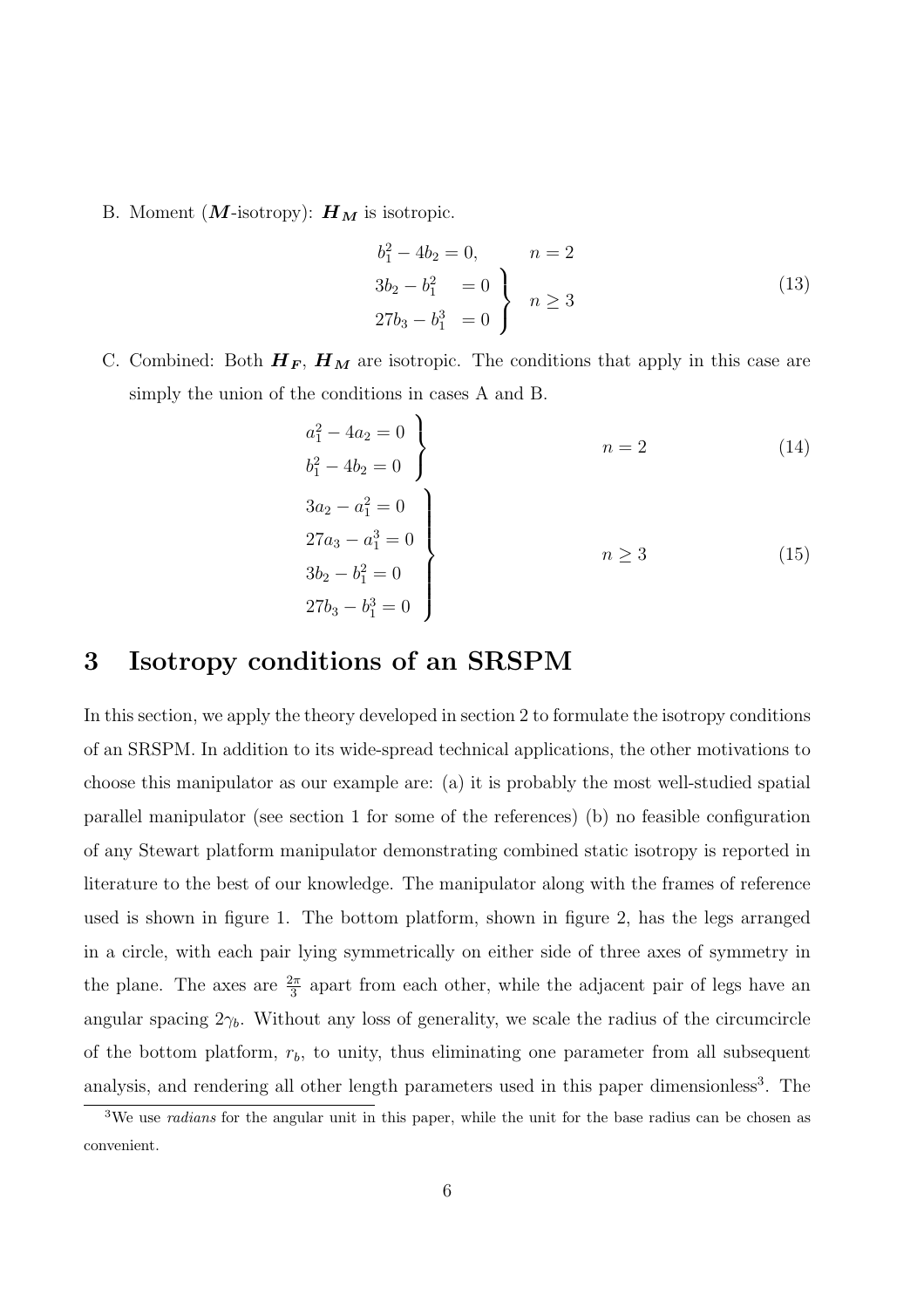

Figure 1: Geometry of the semi-regular Stewart platform manipulator

top platform geometry is similar, except that the radius of its circumcircle is  $r_t$ , and the leg spacing is  $2\gamma_t$ .

The kinematic constraints defining the manipulator are written in the task-space variables. The centre of the top platform is described in the base frame as  $p = (x, y, z)^T$ . The top platform orientation is described by the matrix  $\boldsymbol{R}\in SO(3)$ , where  $\boldsymbol{R}=\boldsymbol{R}_z(\phi)\boldsymbol{R}_x(\theta_x)\boldsymbol{R}_y(\theta_y)^4$ . The loop-closure equations are written as:

$$
p + Ra_i - b_i - l_i s_i = 0, \qquad i = 1, ..., 6
$$
 (16)

where  $l_i$  denotes the length of the *i*<sup>th</sup> leg and  $a_i, b_i$  locate the leg connection points with respect to the platform centres in the respective frames (see figure 1), and  $s_i$  denotes the *i*th screw axis along the respective leg. The screw axis can be written in terms of the task-space variables and actuated variables as:

$$
s_i = \frac{1}{l_i}(\mathbf{p} + \mathbf{R}\mathbf{a}_i - \mathbf{b}_i), \ i = 1, ..., 6
$$
 (17)

<sup>&</sup>lt;sup>4</sup>In this paper, we denote the rotation about the axis X through an angle  $\theta$  as  $\mathbf{R}_x(\theta)$  etc.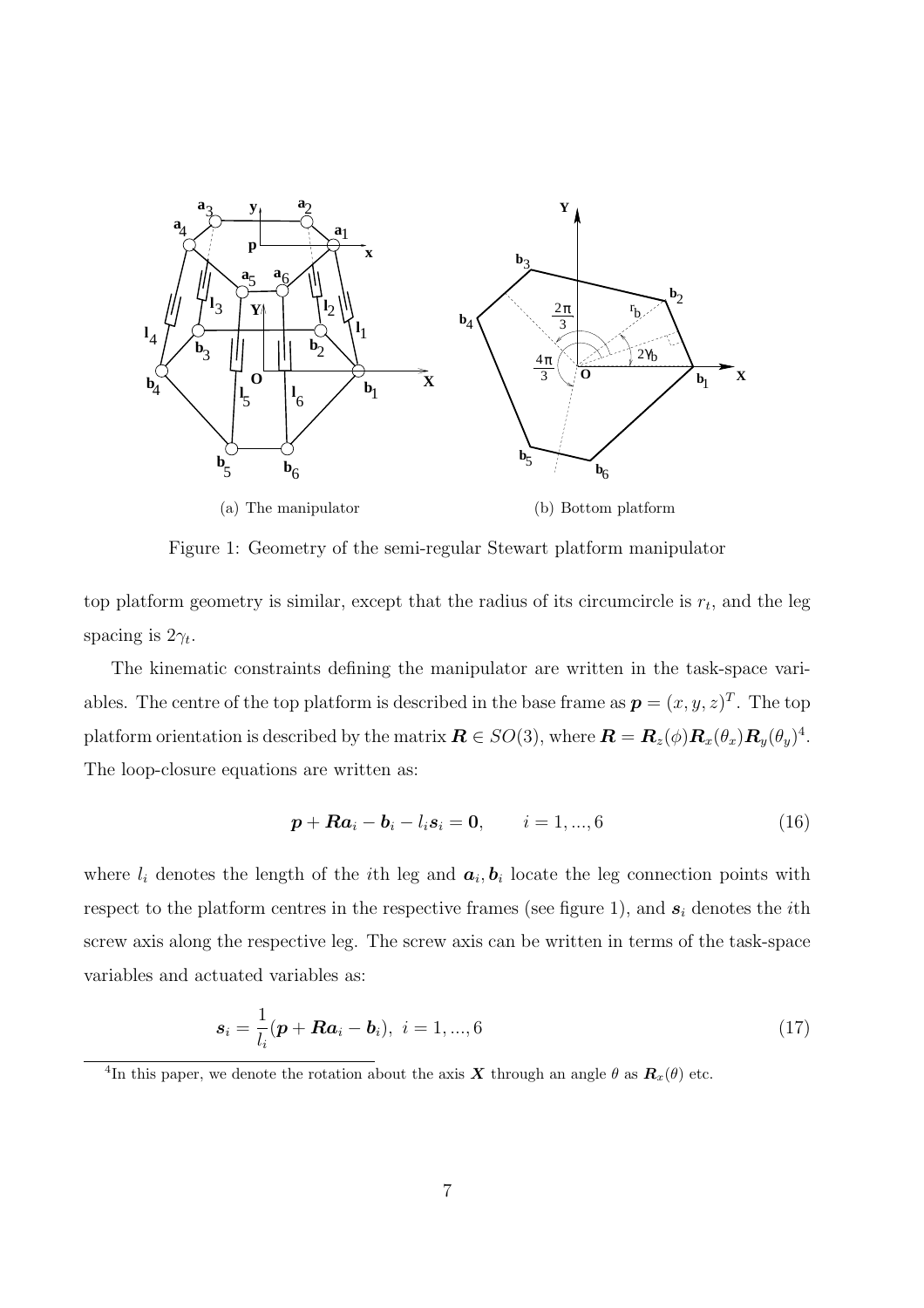The actuation force along the *i*th leg can be written as  $\mathbf{F}_i = f_i s_i$ , where  $f_i$  denotes the sense and magnitude of the force. In terms of the *force transformation matrix*, the resultant force on the top platform can be written as:

$$
F = H_F f \tag{18}
$$

where,  $\boldsymbol{f} = (f_1, f_2, f_3, f_4, f_5, f_6)^T$  is the vector of leg forces, and the matrix  $\boldsymbol{H_F}$  is given by:

$$
\boldsymbol{H}_{\boldsymbol{F}} = \begin{pmatrix} \frac{1}{l_1} (\boldsymbol{p} + \boldsymbol{R} \boldsymbol{a}_1 - \boldsymbol{b}_1)_1 & \dots & \frac{1}{l_6} (\boldsymbol{p} + \boldsymbol{R} \boldsymbol{a}_6 - \boldsymbol{b}_6)_1 \\ \frac{1}{l_1} (\boldsymbol{p} + \boldsymbol{R} \boldsymbol{a}_1 - \boldsymbol{b}_1)_2 & \dots & \frac{1}{l_6} (\boldsymbol{p} + \boldsymbol{R} \boldsymbol{a}_6 - \boldsymbol{b}_6)_2 \\ \frac{1}{l_1} (\boldsymbol{p} + \boldsymbol{R} \boldsymbol{a}_1 - \boldsymbol{b}_1)_3 & \dots & \frac{1}{l_6} (\boldsymbol{p} + \boldsymbol{R} \boldsymbol{a}_6 - \boldsymbol{b}_6)_3 \end{pmatrix}
$$

where  $(\cdot)_i$  denotes the *i*th component of the vector ' $\cdot$ '. Moment imparted on the top platform due to the force along the *i*<sup>th</sup> leg can be written as  $M_i = (Ra_i) \times f_i s_i$ . Using the expression for  $s_i$  from equation (17),  $\boldsymbol{M}_i$  may be written as  $\boldsymbol{M}_i = \frac{f_i}{l_i}$  $\frac{f_i}{l_i}(\boldsymbol{R} \boldsymbol{a}_i) \times (\boldsymbol{p} - \boldsymbol{b}_i)$ . Therefore the resultant moment M can be written in terms of the moment transformation matrix  $\boldsymbol{H}_{\boldsymbol{M}}$  as

$$
M = H_M f, \qquad (19)
$$
  

$$
H_M = \begin{pmatrix} \frac{1}{l_1} (Ra_1 \times (p - b_1))_1 & \dots & \frac{1}{l_6} (Ra_6 \times (p - b_6))_1 \\ \frac{1}{l_1} (Ra_1 \times (p - b_1))_2 & \dots & \frac{1}{l_6} (Ra_6 \times (p - b_6))_2 \\ \frac{1}{l_1} (Ra_1 \times (p - b_1))_3 & \dots & \frac{1}{l_6} (Ra_6 \times (p - b_6))_3 \end{pmatrix}
$$

It may be noted that the use of equation (17) ensures that the expressions of  $H_F$  and  $H_M$ are kinematically consistent, i.e., the loop closure equations are automatically satisfied when they are cast in this form.

The conditions for static isotropy are obtained from  $H_F$ ,  $H_M$  following the previous section. The computational steps involved for all the cases A, B, and C are summarised below.

- 1. Form the symmetric matrix  $g_F = H_F^T H_F$
- 2. Form the symmetric matrix  $g_M = H_M^T H_M$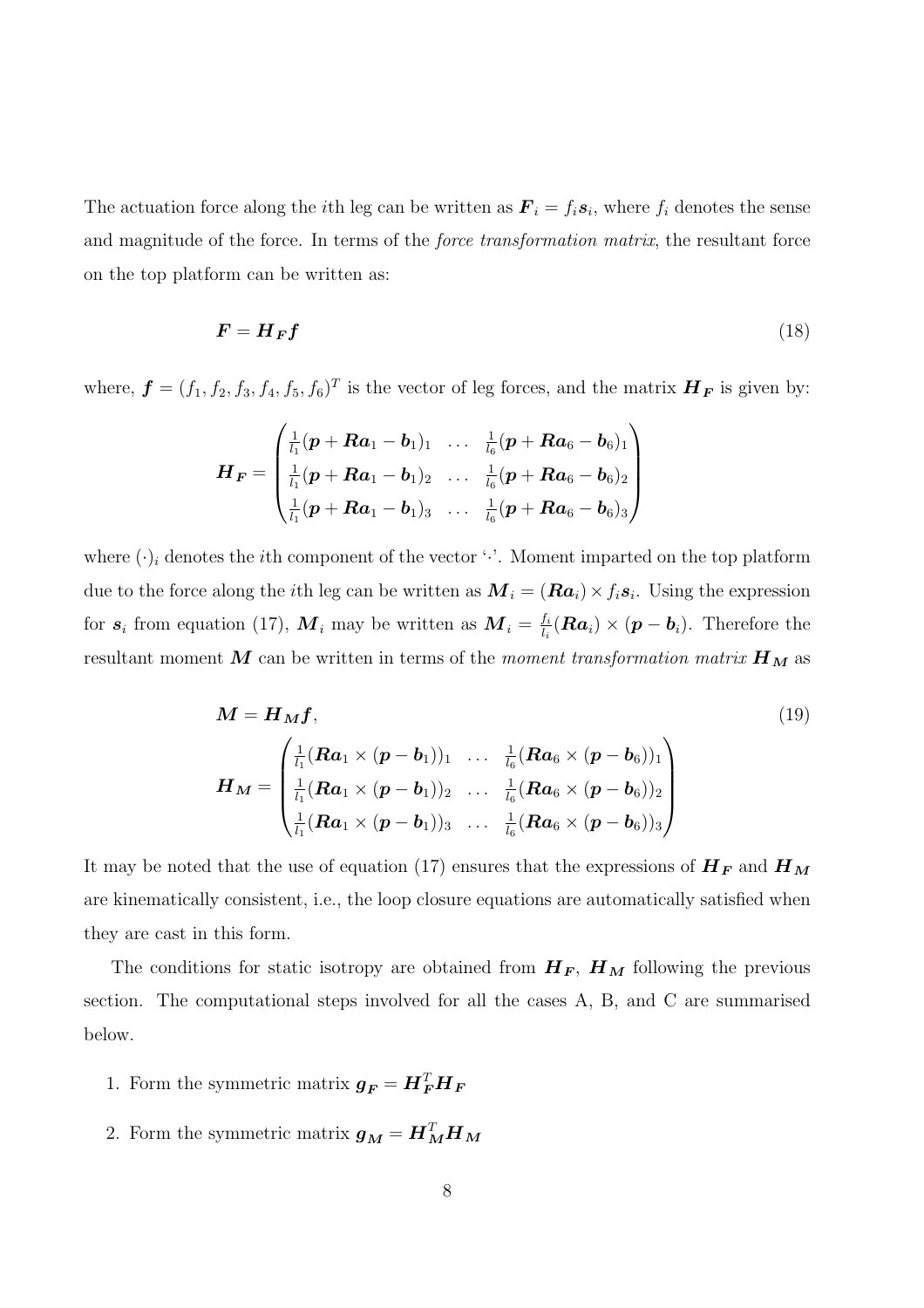- 3. Compute the coefficients of the characteristic equations of  $g_F$ ,  $g_M$  using equation (45) (see Appendix B).
- 4. Use equations (15) or any subset of the same, as appropriate for the different cases of static isotropy.

## 4 Analytical results on the isotropy of an SRSPM

We now describe some analytical results for the different cases of isotropy of the SRSPM using the formulation developed in the last section. The independent variables involved in the isotropy equations are the position of the top platform  $p = (x, y, z)^T$ , the orientation variables  $\alpha, \beta, \phi$ , and the architecture variables  $r_t, \gamma_b$  and  $\gamma_t$ .

### 4.1 Architecture, configuration constraints

The natural restrictions on the architecture parameters for a mechanically feasible design would be the following:

- $\overline{r_t} \geq r_t \geq \overline{r_t}$  where  $\overline{r_t}, \overline{r_t} > 0$  are two prescribed limits. We adopt in this work  $\overline{r_t} = 1, \underline{r_t} = 1/4.$
- $\pi/3 \ge \gamma_b, \gamma_t \ge 0$ . At both the ends, the hexagonal platforms reduce to triangles, and beyond these limits the leg connection points with the platforms cross over, and the legs can interfere mutually.
- The moving platform is above the fixed one, i.e.,  $z > 0$ .
- $\gamma_b \neq \gamma_t$ . If the platforms are scaled versions of each other, the manipulator is architecturally singular [8, 9].

Any solution for the architecture within these restrictions would be termed as feasible or valid. Other mechanical constraints, such as joint limits, leg limits, and physical dimensions of the legs etc. are not considered in the present work. As a result, we do not impose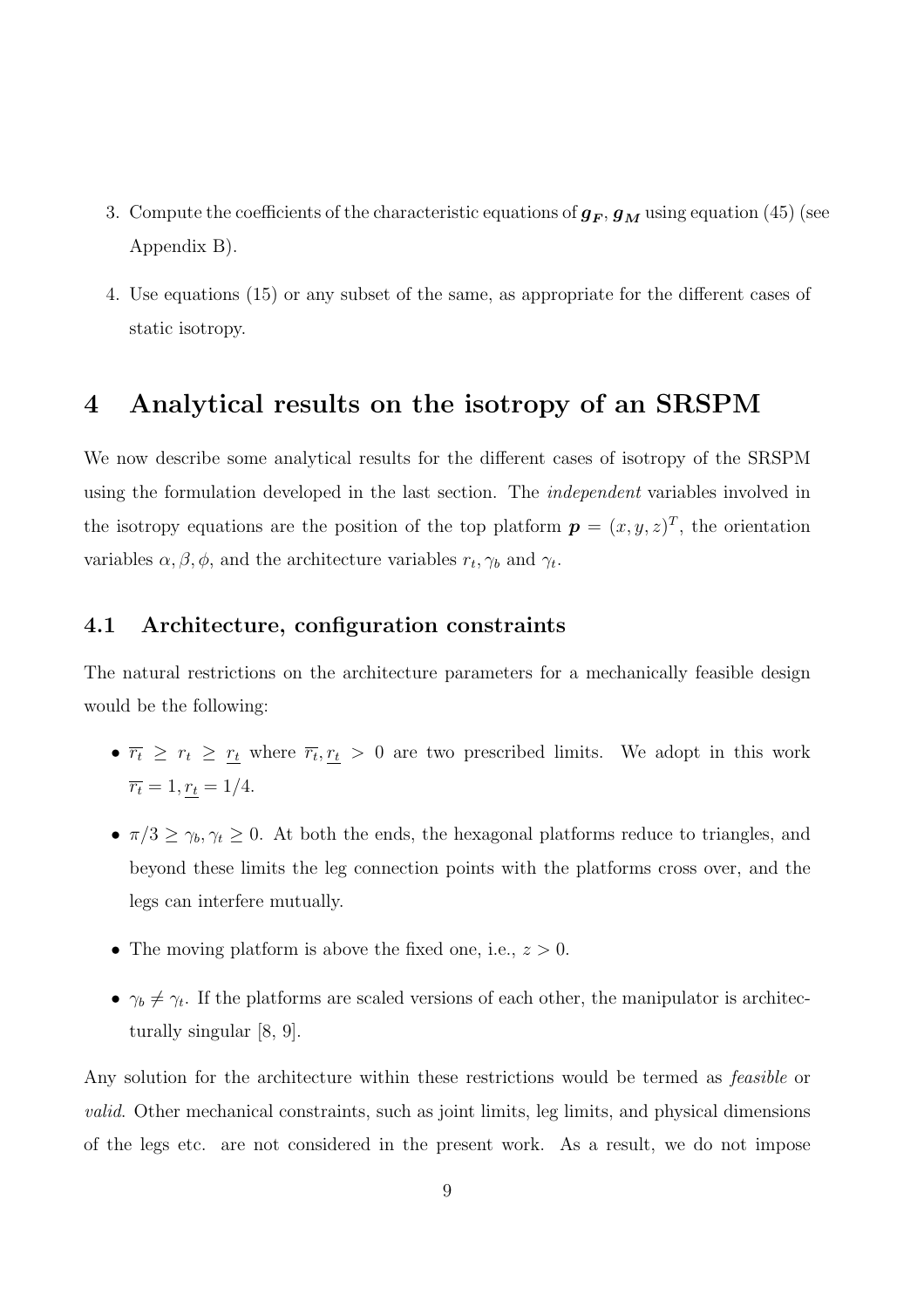any ranges on the values of the position and orientation variables, except that  $z > 0$ . We start with the following assumptions which enable us to perform symbolic computations and obtain exact analytical expressions:

- Isotropic configurations and corresponding architectures are obtained only for the case when the manipulator is in its home position. The home position is defined as  $x = y = 0$ ,  $\alpha = \beta = 0$ . In other words, displacement along and rotation about only the Z axis is considered.
- The leg lengths have special relationships among themselves. We consider a family of configurations in which alternate legs of the manipulator have equal lengths, i.e., length of the odd numbered legs is  $L_1$ , and that of the even numbered legs  $L_2 = \rho L_1$ , where  $\rho > 0$  and in general  $\rho \neq 1$ . This choice is motivated by the 3-way symmetry inherent in the manipulator architecture, and the set of configurations is more general than those studied in [10, 11, 3, 1].

These restrictions by no means reflect any limitation of our formulation; relaxing these has only the effect of increasing the complexity of problem<sup>5</sup>.

### 4.2 Isotropic configurations

To ensure the practical utility of the isotropy, we first check for the possible singularities within the target family of configurations. The singularities in statics occur when:

$$
D_{\boldsymbol{H}} = \det \begin{pmatrix} \boldsymbol{H}_{\boldsymbol{F}} \\ \boldsymbol{H}_{\boldsymbol{M}} \end{pmatrix} = 0
$$

In this case, the condition becomes:

$$
D_{\mathbf{H}} = \frac{54r_t^3 z^3 \cos(\gamma - \phi)\sin(\gamma)}{L_1^6 \rho^3}, \quad \gamma = \gamma_b - \gamma_t
$$

<sup>5</sup>Although we do not have a proof, we have not been able to find any other family of isotropic configuration (namely with all unequal leg lengths or at  $x, y, \alpha, \beta \neq 0$ ) for the SRSPM's studied by us. This is in spite of extensive numerical searches using various methods.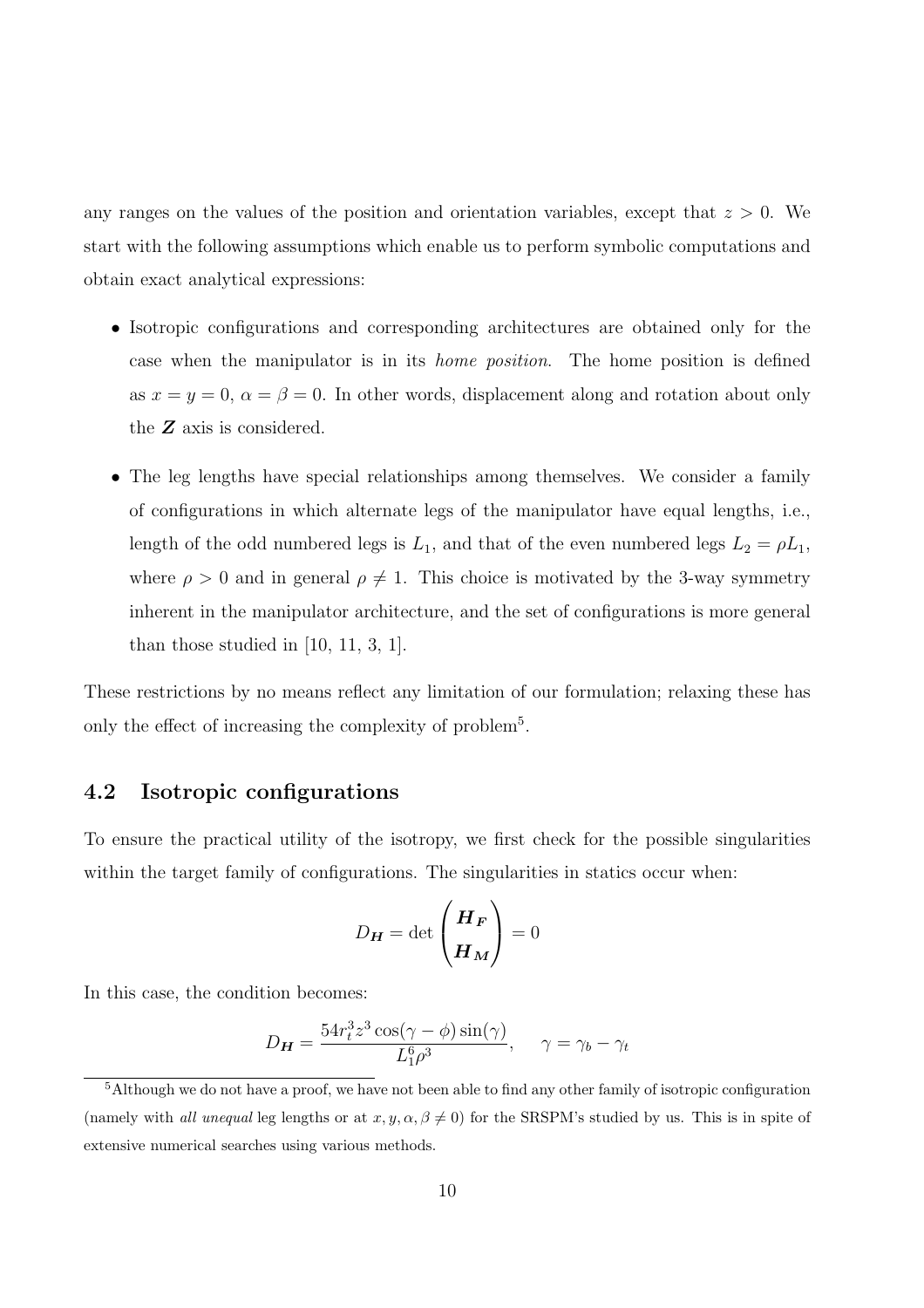From equation (16), we obtain only two distinct equations defining the leg lengths:

$$
L_1^2 = 1 + r_t^2 + z^2 - 2r_t \cos \phi
$$
  
\n
$$
\rho^2 L_1^2 = 1 + r_t^2 + z^2 - 2r_t \cos(2\gamma - \phi)
$$
\n(20)

Eliminating  $L_1$  between the above equations, we get a linear equation in  $\rho^2$ , which gives the positive solution for  $\rho$  as:

$$
\rho = \sqrt{\frac{(r_t - \cos(2\gamma - \phi))^2 + z^2 + \sin^2(2\gamma - \phi)}{(r_t - \cos\phi)^2 + \sin^2\phi + z^2}}
$$

The corresponding solution for  $L_1$  is obtained as:

$$
L_1 = \sqrt{(r_t - \cos(2\gamma - \phi))^2 + z^2 + \sin^2(2\gamma - \phi)}
$$
 (21)

The expressions for  $\rho$ ,  $L_1$  indicate that there are five free parameters, namely  $r_t, \gamma, \gamma_t, \phi$  and z, for which the kinematic constraints are valid. We now search for isotropic configurations within this 5-parameter family of kinematically valid configurations. First, we establish the conditions for isotropy in general.

#### 4.2.1 F-isotropy.

The kinematically consistent  $\boldsymbol{F}$ -isotropy conditions computed from equation (12) are found to share a common factor, which can be written as a polynomial in  $z_F$ :

$$
c_0 z_F^4 + c_1 z_F^2 + c_2 = 0, \text{ where}
$$
  
\n
$$
c_0 = 2
$$
  
\n
$$
c_1 = 2r_t^2 - 4\cos(\gamma)\cos(\gamma - \phi)r_t + \cos(4\gamma - 2\phi) + \cos(2\phi)
$$
  
\n
$$
c_2 = (\cos(4\gamma - 2\phi) + \cos(2\phi) - 2)r_t^2 + 4(\cos(\phi)\sin^2(2\gamma - \phi) + \cos(2\gamma - \phi)\sin^2(\phi))r_t + \cos(4\gamma - 2\phi) + \cos(2\phi) - 2
$$
\n(22)

where  $z_F$  denotes the height of the centre of the top platform when the manipulator achieves  $\bm{F}$ -isotropy.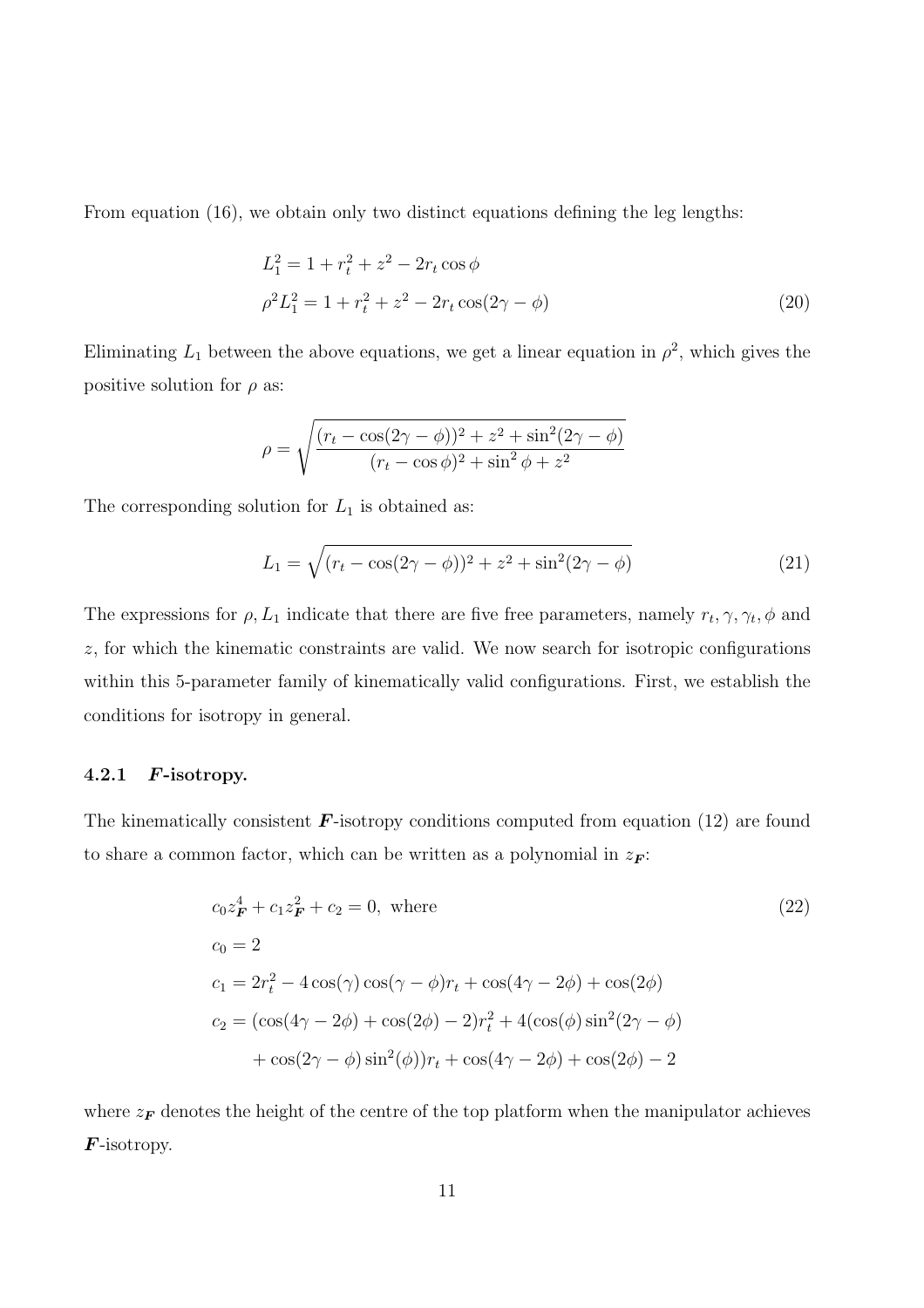### 4.2.2 M-isotropy.

In this case also, the isotropy conditions in equation (13) have a common factor, which is a quadratic in  $z_M^2$ :

$$
d_0 z_M^4 + d_1 z_M^2 + d_2 = 0, \text{ where}
$$
\n
$$
d_0 = 2
$$
\n
$$
d_1 = r_t^2 - 2\cos(\gamma)\cos(\gamma - \phi)r_t + 1
$$
\n
$$
d_2 = -r_t^4 + 4\cos(\gamma)\cos(\gamma - \phi)r_t^3 - 2(\cos(2\gamma) + \cos(2(\gamma - \phi)) + 1)r_t^2 + 4\cos(\gamma)\cos(\gamma - \phi)r_t - 1
$$
\n(23)

where  $z_M$  denotes the height of the centre of the top platform when the manipulator achieves M-isotropy.

#### 4.2.3 Combined static isotropy.

The condition for combined static isotropy is simply the intersection of the above two conditions, i.e.,  $z_F = z_M$ . In other words, equations (22,23) should have common root(s) in  $z^2$ . The condition for the same can be obtained in *closed form* by eliminating  $z^2$  from these equations:

$$
c_2^2 d_0^2 + c_1 c_2 d_0 d_1 + c_1^2 d_0 d_2 - c_1 d_1 d_2 + d_2^2 + c_2 (d_1^2 - 2 d_0 d_2) = 0
$$
\n(24)

The eliminant is of degree 6 in  $r_t$ , but it is possible to write it as  $r_t \sin^2(\gamma) \sin^2(\gamma - \phi) P_5(r_t)$ , where the quintic  $P_5(r_t) = 0$ , as the vanishing of the other factor leads to singularity. The coefficients of the quintic are functions of the parameters  $\gamma$ ,  $\phi$ , and can be derived in closed form. However, due to their large size, we do not include them here. When the quintic has a real solution, equations (22,23) share a common root, and the corresponding positive value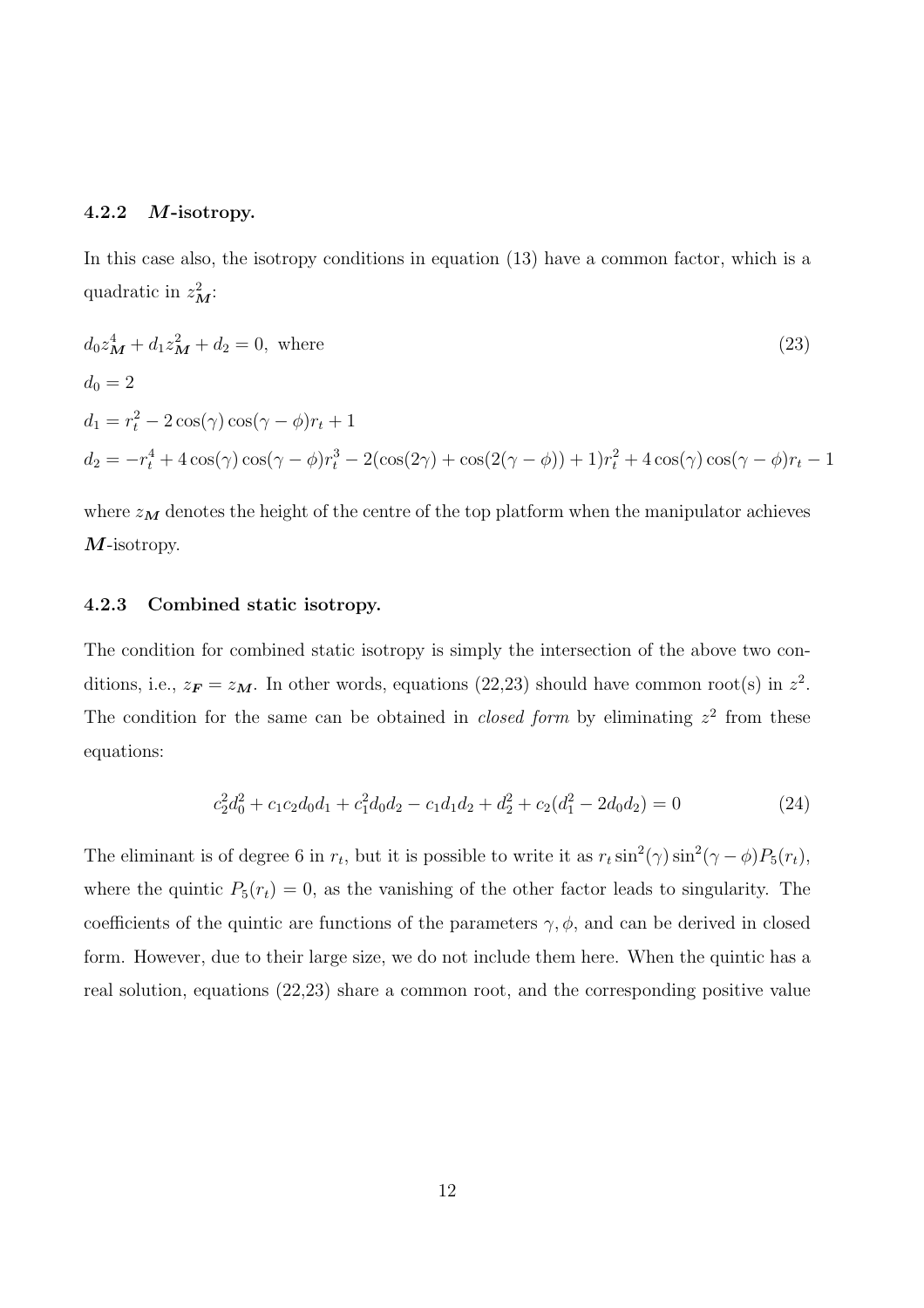of z can be obtained as:

$$
z = \sqrt{\frac{N_z}{D_z}},
$$
  
\n
$$
N_z = -r_t^4 + 4\cos(\gamma)\cos(\gamma - \phi)r_t^3 - 2(2\cos(2(\gamma - \phi)))
$$
  
\n
$$
\times \cos^2(\gamma) + \cos(2\gamma))r_t^2 + 2\cos(\gamma)((2\cos(2\gamma) - 1)\cos(\gamma - \phi))
$$
  
\n
$$
+ \cos(3(\gamma - \phi)))r_t + 2\sin^2(\phi) - \cos(4\gamma - 2\phi)
$$
  
\n
$$
D_z = r_t^2 - 2\cos(\gamma)\cos(\gamma - \phi)r_t + \cos(4\gamma - 2\phi) + \cos(2\phi) - 1
$$

### 4.3 Examples of combined static isotropy

We choose the free parameters as:

$$
\gamma_b = \frac{\pi}{5}, \gamma_t = \frac{\pi}{10}, \phi = \frac{\pi}{18}
$$

The numerical values of  $r_t$  are obtained as:

$$
r_t = (0.3789, 0.9828 \pm 0.1866i, 1.4795, 5.5939)
$$

Of these, only  $r_t = 0.3789$  is *feasible* for the ranges of parameters we have chosen. The resulting value of z from equation (25) is obtained as  $z = 0.4627$ . The corresponding configuration is shown in figure 3.



Figure 2: Combined static isotropic configurations of the SRSPM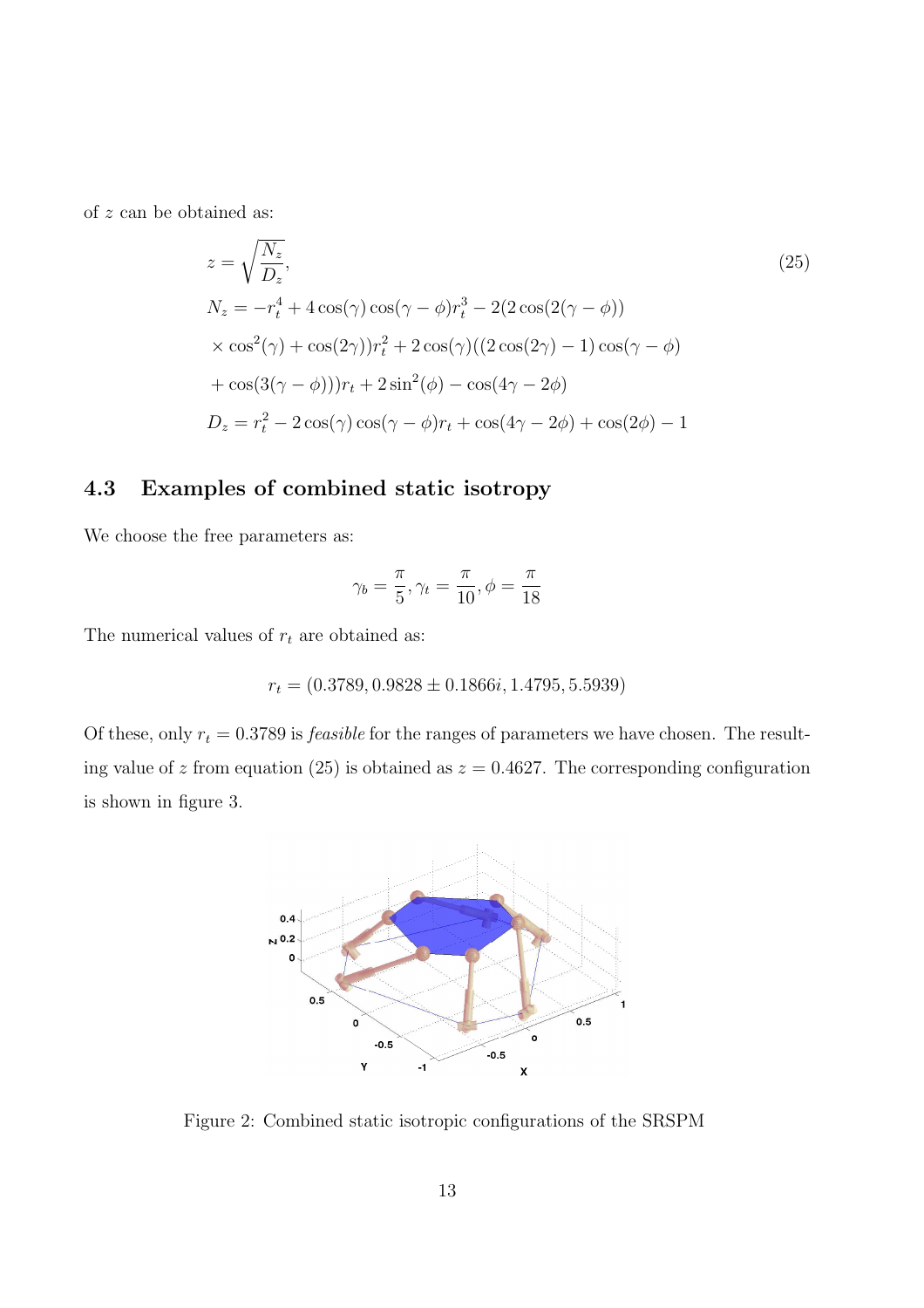# 5 Impossibility of spatial isotropy within the family of configurations studied

In this section, we explore the possibility of identifying a configuration showing *spatial* isotropy within the three-way symmetric family of configurations studied in this paper. First, we summarise the different kinds of isotropy discussed in literature and their relationships. The matrices  $J_{\omega}$  and  $J_{\nu}$  map the active joint rates to the angular velocity  $\omega$  and linear

|                | Type of isotropy            | Condition(s)                                                                                                             |
|----------------|-----------------------------|--------------------------------------------------------------------------------------------------------------------------|
| $\mathbf{1}$   | $\omega$ -isotropy          | $\boldsymbol{J}_{\boldsymbol{\omega}}\boldsymbol{J}_{\boldsymbol{\omega}}^T=\ \boldsymbol{\omega}^*\ ^2\boldsymbol{I}_3$ |
| $\overline{2}$ | $v$ -isotropy               | $\bm{J}_{\bm{v}}\bm{J}_{\bm{v}}^T = \ \bm{v}^*\ ^2\bm{I}_3$                                                              |
| 3              | $\bm{F}$ -isotropy          | $\boldsymbol{H}_{\boldsymbol{F}}\boldsymbol{H}_{\boldsymbol{F}}^T=\ \boldsymbol{F}^*\ ^2\boldsymbol{I}_3$                |
| $\overline{4}$ | $M$ -isotropy               | $\boldsymbol{H}_{\boldsymbol{M}}\boldsymbol{H}_{\boldsymbol{M}}^T=\ \boldsymbol{M}^*\ ^2\boldsymbol{I}_3$                |
| $\overline{5}$ | Combined kinematic isotropy | Conditions 1 and 2                                                                                                       |
| 6              | Combined static isotropy    | Conditions 3 and 4                                                                                                       |
| 7a             |                             | Condition 5 and $J_{\omega}J_{\omega}^T=0$ , or equivalently,                                                            |
| 7b             | Spatial isotropy            | Condition 6 and $\boldsymbol{H}_{\boldsymbol{M}}\boldsymbol{H}_{\boldsymbol{F}}^T=\boldsymbol{0}$ , or equivalently,     |
| 7c             |                             | Conditions 5 and 6                                                                                                       |

Table 1: Summary of different kinds of isotropy of a six-DOF spatial manipulator

velocity  $J_v$  respectively, and  $\|\cdot^*\|$  denotes the constant norm of the corresponding isotropic entity. As seen in table 1, conditions 1 through 4 are *independent*, i.e., they can be satisfied individually without regard to any of the other conditions. Condition 5 was introduced in [5], while condition 6 is introduced in this paper. As discussed in section 1, condition 7a has been very popular among researches. However, it has been discussed in detail in [5] that conditions 7 have not been achieved in any physically realisable Stewart platform. Further, it was also shown conclusively that it was impossible to find a configuration satisfying condition 7a among a family of configurations that satisfied condition 5. In the following, we show that it is impossible to satisfy condition 7b within the family of configurations described here that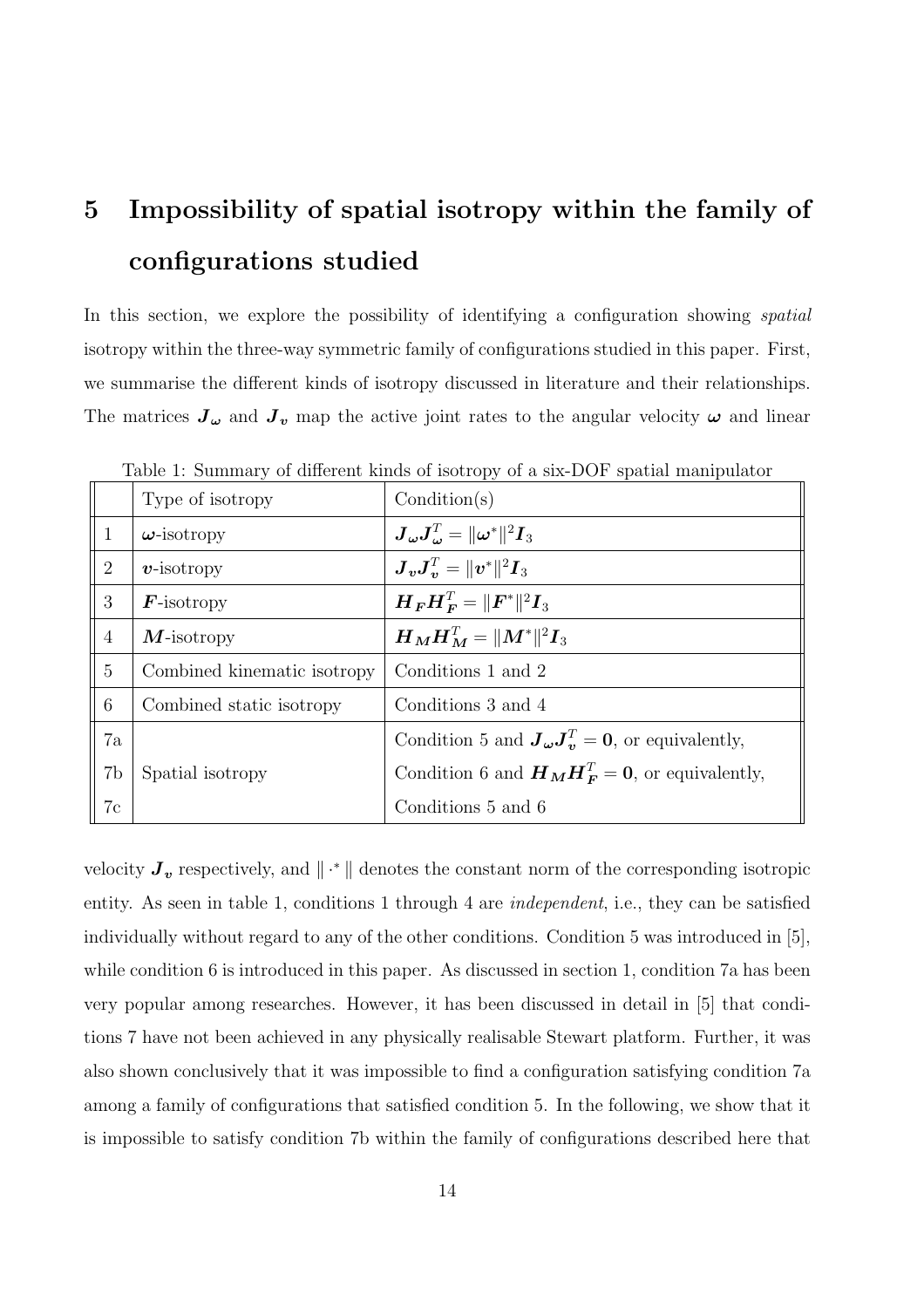satisfies condition 6.

# 5.1 Impossibility of satisfying condition 7b within the family of configurations considered

We prove the above following steps similar to those used in [5]. For the sake of brevity, let the length of the odd-, and even-numbered legs be L and  $\rho L$  respectively. With these, the expression for  $\boldsymbol{H}_{\boldsymbol{M}}\boldsymbol{H}_{\boldsymbol{F}}^T$  is obtained as follows:

$$
\boldsymbol{H}_{\boldsymbol{M}} \boldsymbol{H}_{\boldsymbol{F}}^T = \begin{pmatrix} k_{11} & k_{12} & 0 \\ -k_{12} & k_{11} & 0 \\ 0 & 0 & -2k_{11} \end{pmatrix} \tag{26}
$$

where  $k_{11} = \frac{3z(\sin(2\gamma-\phi)-\rho^2\sin\phi)r_t}{2L^2\rho^2}$  $\frac{(-\phi) - \rho^2 \sin \phi}{2L^2 \rho^2}$ ,  $k_{12} = -\frac{3z r_t (-\cos \phi \rho^2 + r_t \rho^2 - \cos(2\gamma - \phi) + r_t)}{2L^2 \rho^2}$  $\frac{P_t^2 p^2 \cos(2f - \varphi) + i\tau_f}{2L^2 \rho^2}$ . Condition 7b would be satisfied iff  $k_{11} = 0 = k_{12}$ . Setting  $k_{11} = 0$ , we find the positive root for  $\rho$  as:

$$
\rho = \sqrt{\frac{\sin(2\gamma - \phi)}{\sin \phi}}
$$
\n(27)

Equating this with the expression for  $\rho$  obtained from inverse kinematics, we get:

$$
2\sin(\gamma - \phi)\left(\cos\gamma\left(z^2 + r_t^2 + 1\right) - 2\cos(\gamma - \phi)r_t\right) = 0, \quad \sin\phi \neq 0
$$
\n(28)

Further, substituting the value of  $\rho$  from equation (27) in the expression of  $k_{12}$  and setting it to zero, we get:

$$
\frac{3z\sin\gamma r_t(\cos\gamma - \cos(\gamma - \phi)r_t)}{L^2\sin(2\gamma - \phi)} = 0\tag{29}
$$

We now have two equations, namely  $(28,29)$  in the variables  $r_t$  and z. To eliminate  $r_t$ , we first obtain an expression for the positive solution for  $r_t$  from equation (29):

$$
r_t = \frac{\cos \gamma}{\cos(\gamma - \phi)}\tag{30}
$$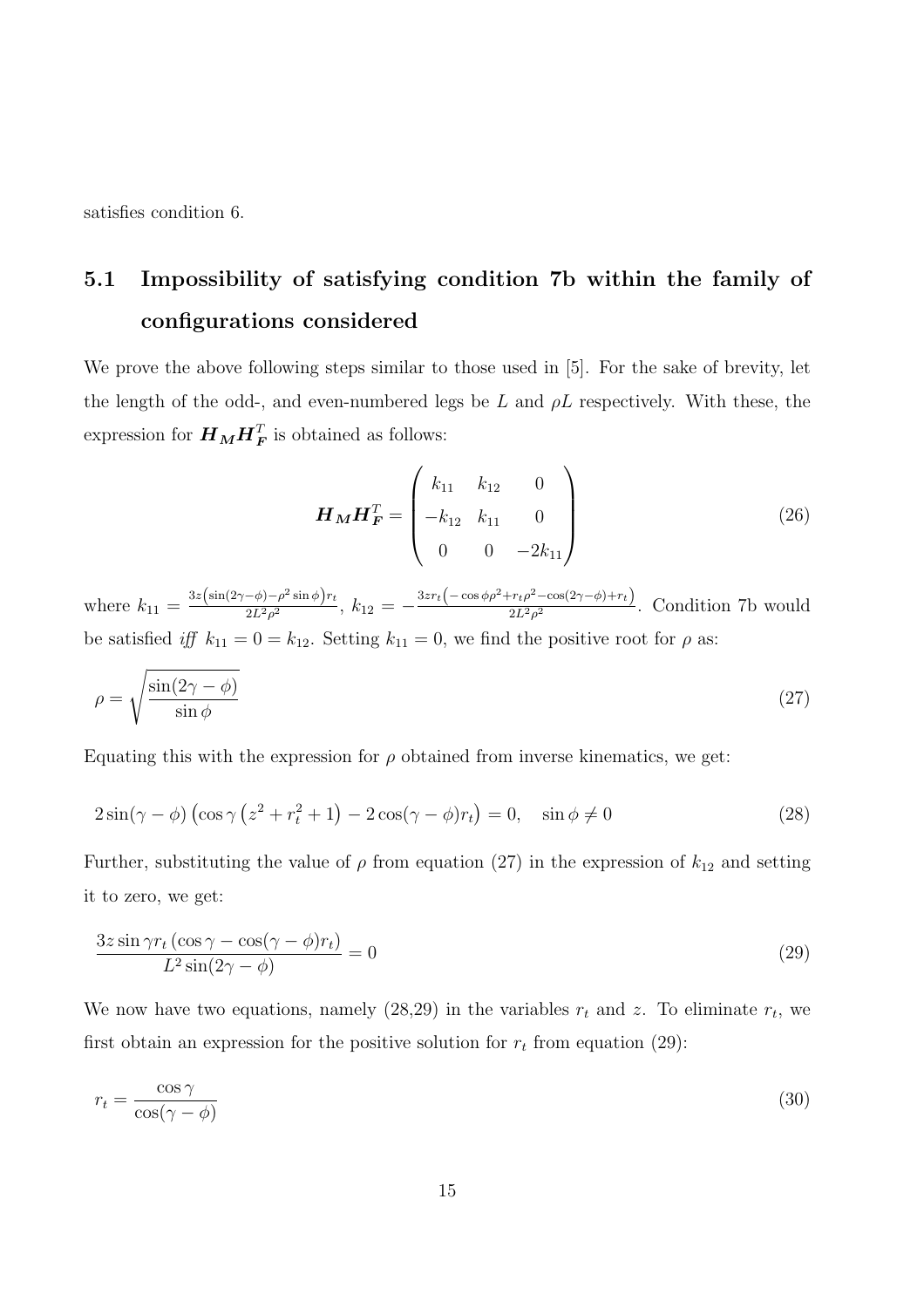Substituting this value in equation  $(28)$ , we get an equation in z alone:

$$
2\left(\cos\gamma\left(z^2 + \cos^2\gamma\sec^2(\gamma - \phi) + 1\right) - 2\cos\gamma\right)\sin(\gamma - \phi) = 0, \quad \sin\phi\sin(2\gamma - \phi) \neq 0 \tag{31}
$$

Solving the last equation for the positive value of  $z$ , we get:

$$
z = \sqrt{1 - \cos^2 \gamma \sec^2(\gamma - \phi)}
$$
\n(32)

With these values of  $\rho, r_t, z$  we calculate the matrix  $\boldsymbol{H}_{\boldsymbol{F}}\boldsymbol{H}_{\boldsymbol{F}}^T$  as:

$$
\boldsymbol{H}_{\boldsymbol{F}} \boldsymbol{H}_{\boldsymbol{F}}^T = \begin{pmatrix} \frac{3\cos^2\gamma\sin\gamma\sin\phi}{L^2\cos^3(\gamma-\phi)} & 0 & 0\\ 0 & \frac{3\cos^2\gamma\sin\gamma\sin\phi}{L^2\cos^3(\gamma-\phi)} & 0\\ 0 & 0 & \frac{6\cos^2\gamma\sin\gamma\sin\phi}{L^2\cos(\gamma-\phi)} \end{pmatrix}
$$
(33)

The isotropy condition in this case reduces to the single equation:

$$
\cos 2(\gamma - \phi) = 0 \tag{34}
$$

Therefore, condition 3 is satisfied when we have:

$$
\phi = \gamma \pm \frac{\pi}{4} \tag{35}
$$

With the same values of the parameters, the matrix  $\boldsymbol{H}_{\boldsymbol{M}}\boldsymbol{H}_{\boldsymbol{M}}^T$  is calculated as:

$$
\boldsymbol{H}_{\boldsymbol{M}} \boldsymbol{H}_{\boldsymbol{M}}^T = \frac{3 \sin(\gamma) \sin(\phi)}{L^2 \cos(\gamma - \phi)} \begin{pmatrix} 1 & 0 & 0 \\ 0 & 1 & 0 \\ 0 & 0 & 2 \end{pmatrix}
$$
(36)

It is very clear from the above expression that condition 4 cannot be satisfied for the parameter values for which condition 3 is satisfied. Therefore it is impossible to find spatial isotropy within the family of configurations under investigation. Further, given the impossibility of meeting either of conditions 7a, 7b within this family, it is logically impossible to satisfy condition 7c within the same set. Analytical and numerical attempts (not included here for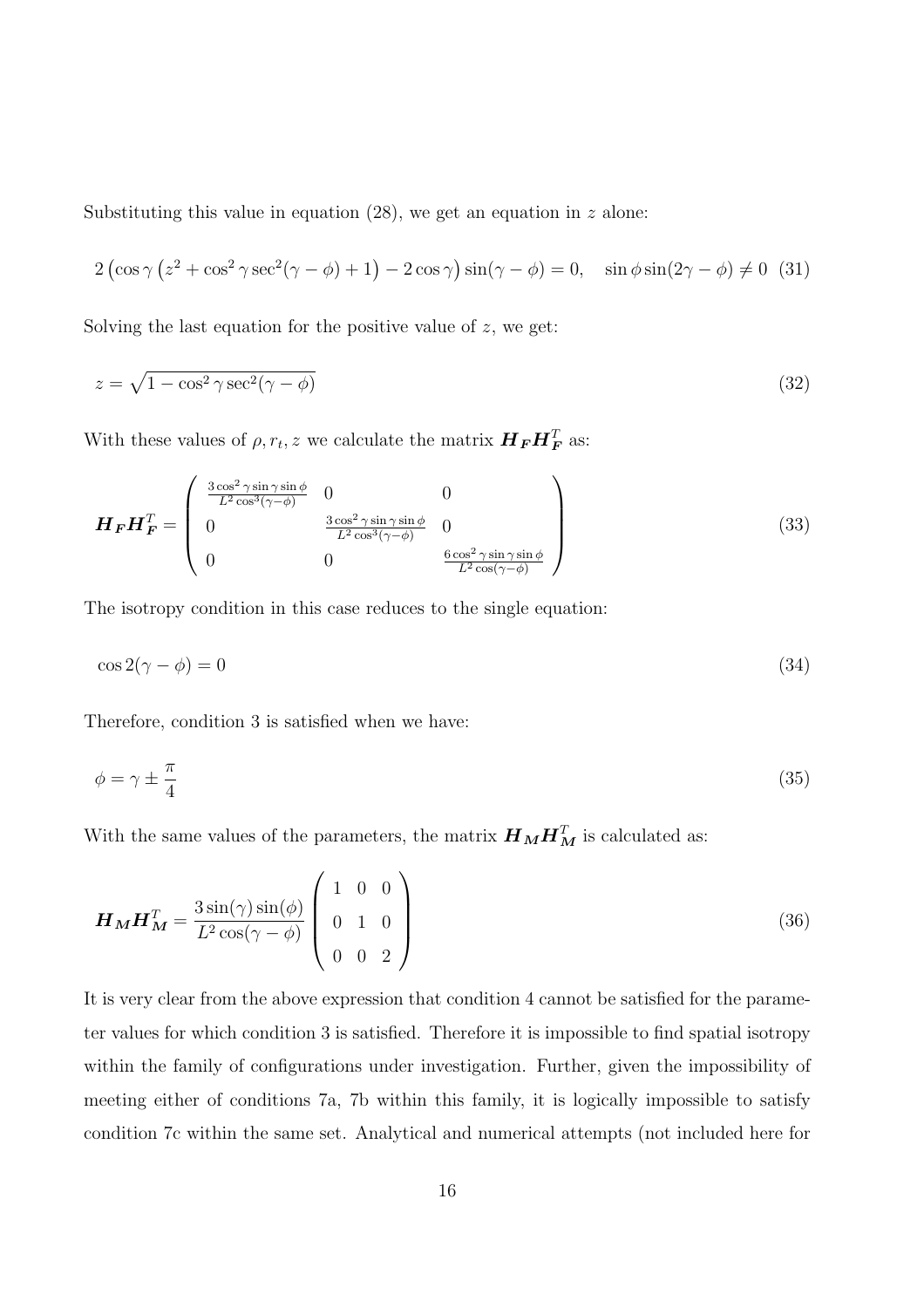the sake of brevity) to find real, finite solutions to the combined conditions 5, 6 confirm this conclusion.

We can summarise the findings of this section as follows: it is impossible to obtain a spatially isotropic SRSPM within the family of configurations considered in this paper<sup>6</sup>.

## 6 Design of an SRSPM for combined static isotropy

The formulation presented in this paper allow us to solve the problems of analysis and synthesis within the same setup, in addition to studying the isotropic configurations in general. In this context, by analysis we mean obtaining the isotropic configurations of a manipulator with a *given* architecture, and by *synthesis*, the determination of the architecture parameters such that the manipulator is isotropic at a given configuration. We present a few case studies below.

# 6.1 Synthesis of an SRSPM for combined static isotropy at a given position  $z_0$  and orientation  $\phi_0$

In this case we assume that the top platform location and orientation have been completely specified by  $z_F = z_M = z_0$  and  $\phi = \phi_0$  (in conjunction with the assumptions defining the isotropic family). The task is to obtain  $\gamma$  and  $r_t$  such that the manipulator exhibits combined static isotropy.

We start with the **F**-isotropy equation (22) and the **M**-isotropy equation (23). Substituting the actual expressions of  $c_i, d_i$  in these equations, and rewriting them as polynomial equations in  $r_t$ , we get a quartic and a quadratic respectively:

$$
g_0 r_t^4 + g_1 r_t^3 + g_2 r_t^2 + g_3 r_t + g_4 = 0
$$
  

$$
h_0 r_t^2 + h_1 r_t + h_2 = 0
$$
 (37)

<sup>&</sup>lt;sup>6</sup>In theory, such configurations may exist outside the family studied here. However, extensive numerical searches have failed to obtain any solution to this problem.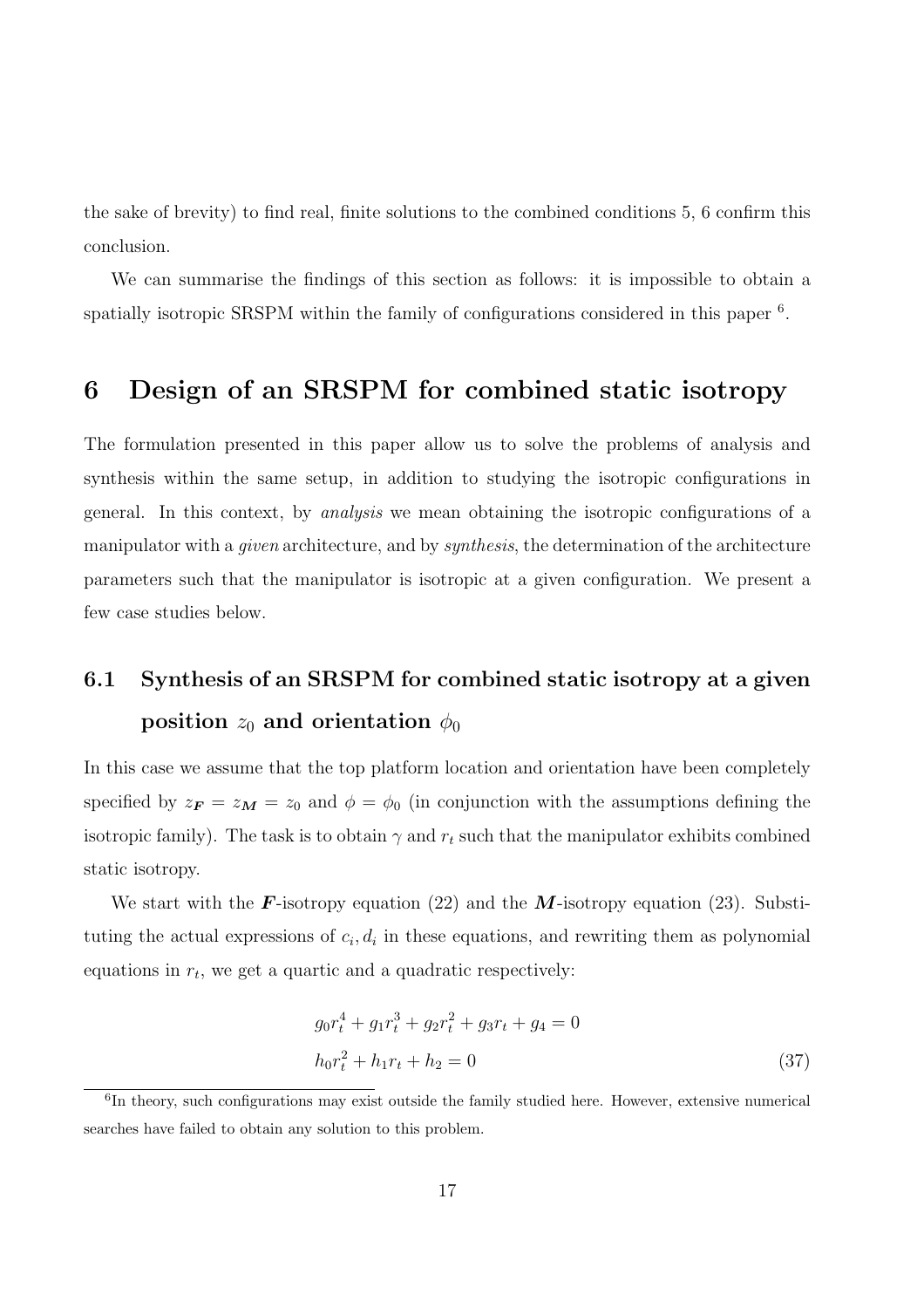The common root of these two equations can be obtained in terms of the coefficients  $g_i, h_i$ when the resultant with respect to  $r_t$  vanishes. The resultant is a complicated expression involving trigonometric terms in  $\gamma$ , and algebraic terms in  $z_0$ . We transform it to a polynomial in  $t = \tan(\gamma/2)$  and simplify its coefficients using the algorithms described in [9]. This results in a  $32<sup>nd</sup>$  degree polynomial in t. Extracting the real values of t such that the corresponding values of  $\gamma$  are within the prescribed limits, we compute  $r_t$  numerically. For every positive solution for  $r_t$  within the specified range, the free parameter  $\gamma_t$  can be chosen as convenient, and the architecture of the manipulator can be completely prescribed. We illustrate this synthesis procedure with an example below.

We choose the configuration as  $z_0 = 1/2$ ,  $\phi_0 = \pi/20$ , and the free architecture parameter as  $\gamma_t = \pi/12$ . Corresponding to these numerical values, there are 24 real solutions for t, of which, however, only 2 turn out to be feasible. The feasible values of  $\gamma$  are  $(-0.1750, 0.3321)$ and the corresponding values of  $r_t$  are  $(0.3239, 0.3239)$  respectively. The configurations are shown in figures  $3(a)-3(b)$ .



Figure 3: Combined static isotropy of an SRSPM at a given location and orientation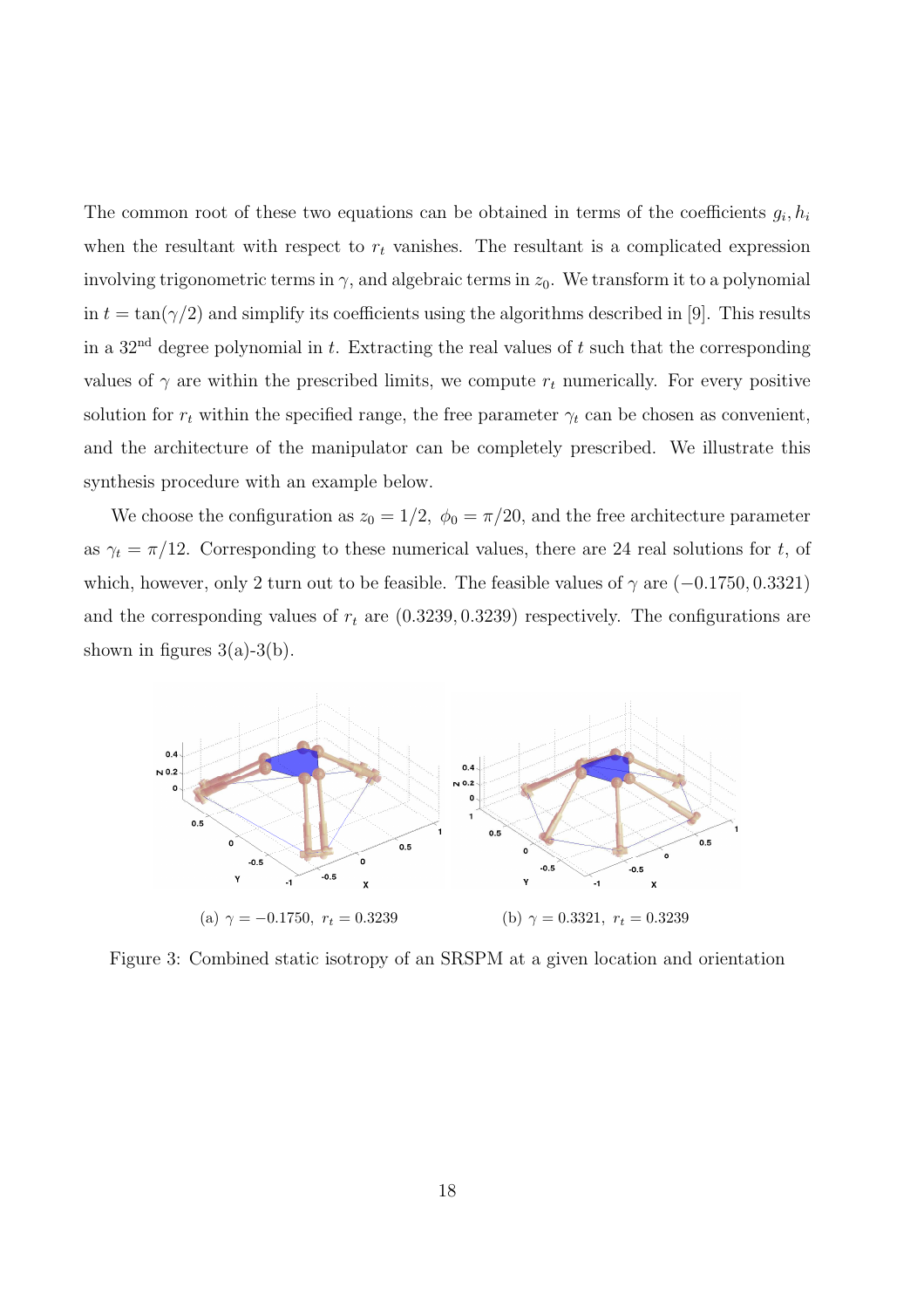# 6.2 Combined static isotropic configurations of an SRSPM of given architecture

In this section, we find out the configurations of an SRSPM of given architecture showing combined static isotropy. The manipulator geometry is completely specified in terms of the architecture variables,  $r_t$ ,  $\gamma$  and  $\gamma_t$ . We need to find the configuration variables z and  $\phi$  such that the conditions for combined static isotropy are met.

We refer to the condition for combined static isotropy in equation  $(24)$ , which is a function of  $\phi$  alone. We convert this equation into a polynomial in  $u = \tan(\phi/2)$  using the symbolic simplification tools as in the case of the synthesis. In this case we end up with a  $8<sup>th</sup>$  degree polynomial in u. For each of the *feasible* values of  $\phi$  arising from the solutions for u, the corresponding value of z can be computed *uniquely* from equation (25), thereby completing the specification of the manipulator configuration. We demonstrate the solution procedure with an example below.

We use an architecture based on the INRIA prototype of the SRSPM (data adopted from [12]). However, we take the top platform to be the moving one. In our notation, the architecture parameters are calculated as:

$$
r_t = 0.5803, \ \gamma_b = 0.2985, \ \gamma_t = 0.6573
$$

The isotropic configurations are shown in figures  $4(a)-4(b)$ .

# 7 Conclusion

In this paper, we have developed an algebraic formulation for the study of static isotropy of spatial manipulators. We have applied the theory to SRSPM's, and obtained in closed-form a family of configurations showing force and moment isotropy simultaneously. The formulation allows us to design an SRSPM for combined static isotropy at a given configuration within this family. It also allows us to obtain such configurations for an existing SRSPM with a given architecture. The analytical procedures and results presented in the paper have been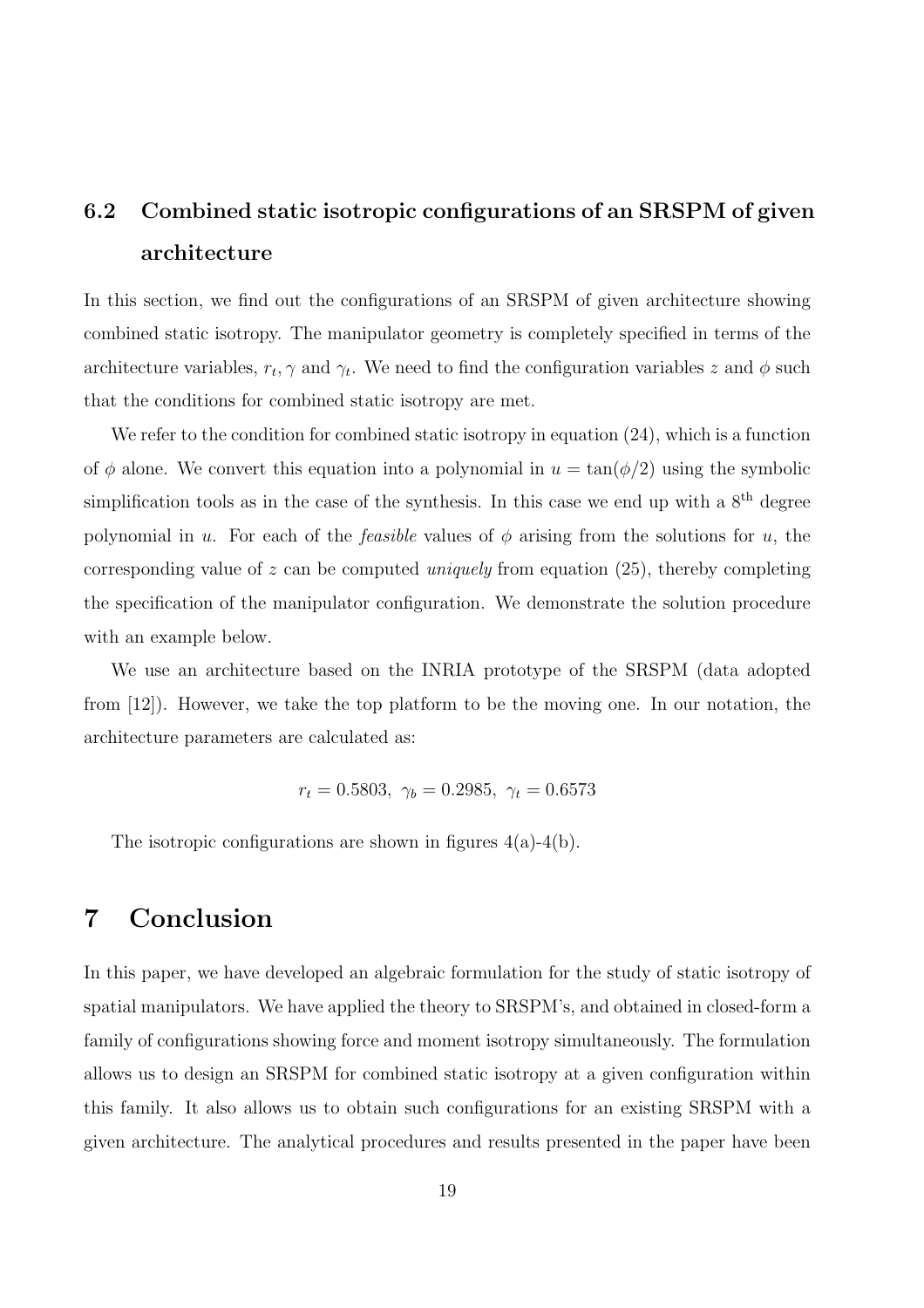

Figure 4: Combined static isotropic configurations of the SRSPM with INRIA geometry

numerically illustrated with examples of both analysis and design. However, it is found that it is impossible to attain spatial isotropy within the family of SRSPM showing combined static isotropy.

# 8 Acknowledgment

The authors wish to thank the anonymous reviewers for their comments, which have helped improve the paper.

# References

- [1] K. Y. Tsai and K. D. Huang, "The design of isotropic 6-DOF parallel manipulators using isotropy generators," Mechanism and Machine Theory, vol. 38, pp. 1199–1214, 2003.
- [2] K. E. Zanganeh and J. Angeles, "Kinematic isotropy and the optimum design of parallel manipulators," International Journal of Robotics Research, vol. 16, pp. 185–197, April 1997.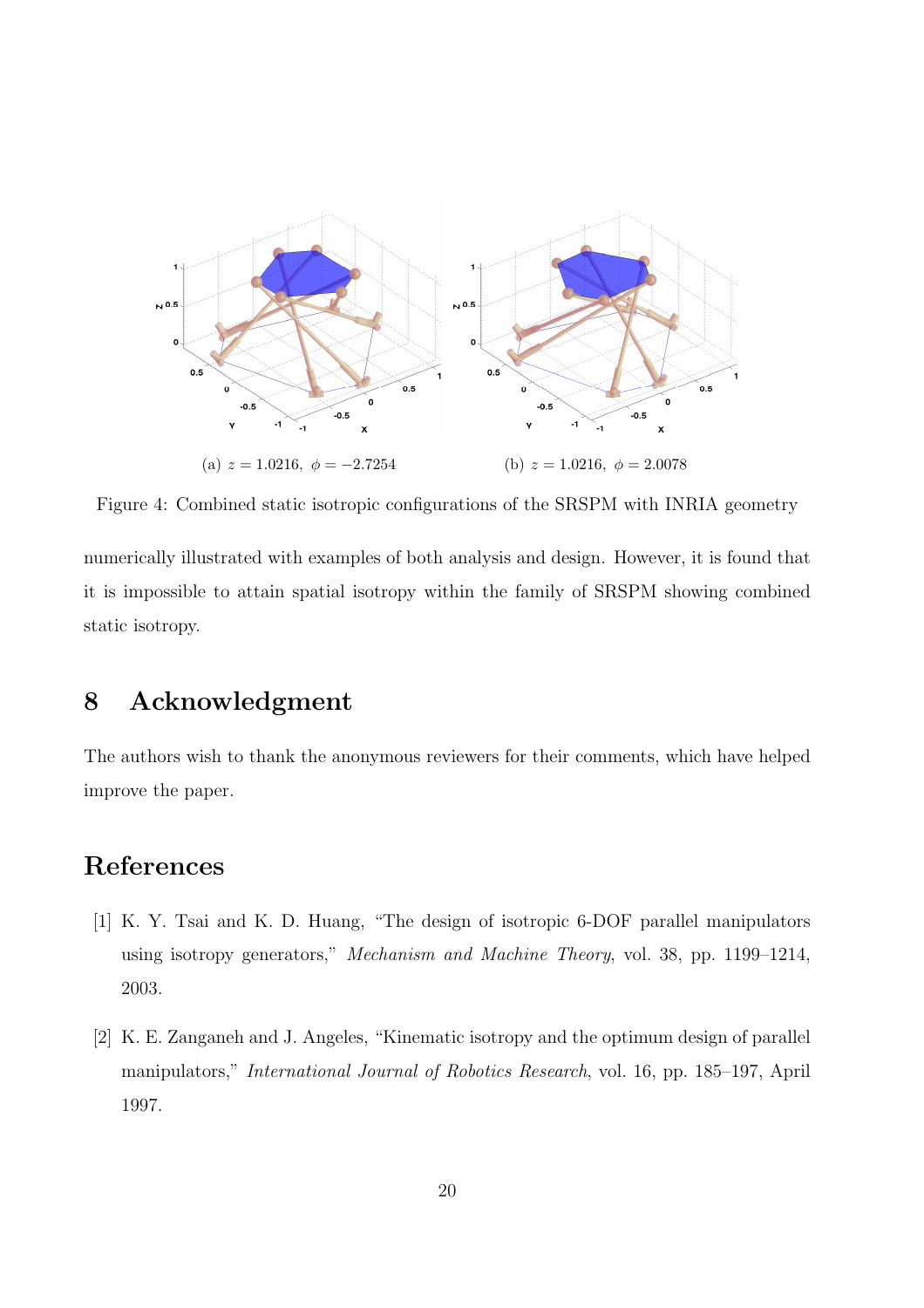- [3] A. Fattah and A. M. H. Ghasemi, "Isotropic design of spatial parallel manipulators," International Journal of Robotics Research, vol. 21, pp. 811–824, September 2002.
- [4] Y. X. Su, B. Y. Duan, and C. H. Zheng, "Genetic design of kinematically optimal fine tuning Stewart platform for large spherical radio telescope," Mechatronics, vol. 11, pp. 821–835, 2001.
- [5] S. Bandyopadhyay and A. Ghosal, "An algebraic formulation of kinematic isotropy and design of isotropic 6-6 Stewart platform manipulators," Mechanism and Machine Theory, vol. 43, pp. 591–616, May 2008.
- [6] R. A. Horn and C. A. Johnson, Matrix Analysis. Cambridge University Press, 1985.
- [7] I. N. Herstein, Topics in Algebra. New York: John Wiley & Sons, 1975.
- [8] O. Ma and J. Angeles, "Architectural singularities of platform manipulators," in Proceedings of the 1991 IEEE International Conference on Robotics and Automation, pp. 1542–1547, 1991.
- [9] S. Bandyopadhyay and A. Ghosal, "Geometric characterization and parametric representation of the singularity manifold of a 6-6 Stewart platform manipulator," Mechanism and Machine Theory, vol. 41, pp. 1377–1400, Nov. 2006.
- [10] C. A. Klein and T. A. Miklos, "Spatial robotic isotropy," International Journal of Robotics Research, vol. 10, pp. 426–437, August 1991.
- [11] J. Angeles, "The design of isotropic manipulator architectures in the presence of redundancies," International Journal of Robotics Research, vol. 11, pp. 196–202, June 1992.
- [12] H. Li, C. Gosselin, M. J. Richard, and B. M. St-Onge, "Analytic form of the sixdimensional singularity locus of the general Gough-Stewart platform," in Proceedings of ASME 28th Biennial Mechanisms and Robotics Conference, Salt Lake City, Utah, USA, September 2004.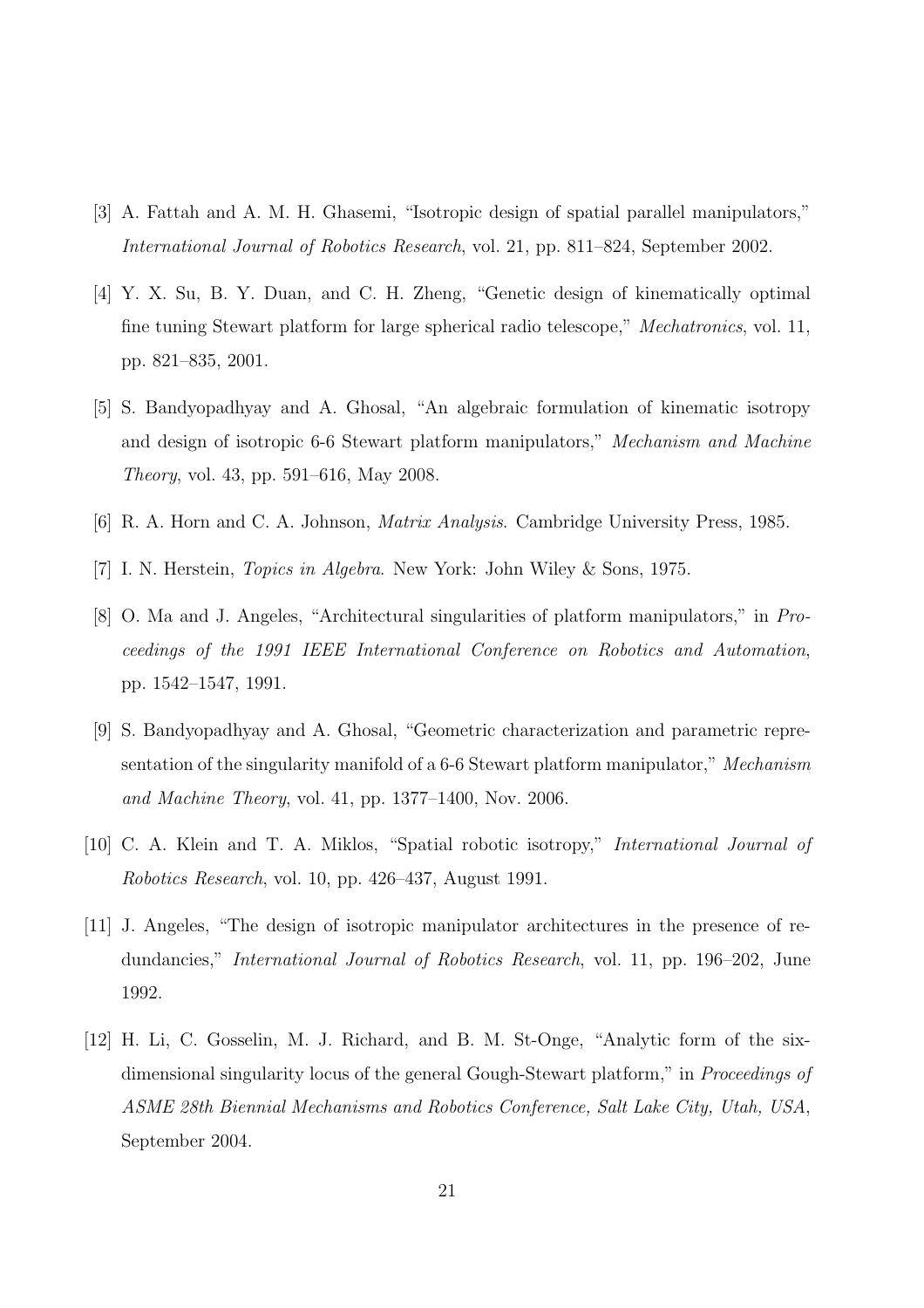### A Real linear maps and geometry of the range space

Let us consider the real linear map  $f : \mathbb{R}^m \to \mathbb{R}^n$  which takes  $x$  to  $Ax$ . We wish to obtain the *distribution* of all possible  $y = A x$  for any  $x \in \mathbb{R}^m$ . This can be done by studying the possible values of norm of  $y$ , which can be computed from the following:

$$
\|\mathbf{y}\|^2 = \mathbf{x}^T \mathbf{A}^T \mathbf{A} \mathbf{x} = \mathbf{x}^T \mathbf{Q} \mathbf{x}
$$
 (38)

where  $\mathbf{Q} = \mathbf{Q}^T \in \mathbb{R}^{m \times m}$ . Without any loss of generality, we study the maps of the unit sphere  $\mathbb{S}^{n-1}$  alone<sup>7</sup>, i.e., we restrict ourselves to  $\|\mathbf{x}\|=1$ . The extreme values of  $\|\mathbf{y}\|^2$  can therefore be obtained by obtaining the extrema of the following function:

$$
h(\boldsymbol{x}) = \boldsymbol{x}^T \boldsymbol{Q} \boldsymbol{x} + \lambda (1 - \boldsymbol{x}^T \boldsymbol{x}) \tag{39}
$$

where  $\lambda$  represents Lagrange's undetermined multiplier. After differentiation with respect to  $x$  and rearrangement, we obtain the following eigenproblem:

$$
Qx = \lambda x \tag{40}
$$

It is well known in linear algebra(see, e.g.,[6]), that  $\lambda \in \mathbb{R}$  and  $\lambda \geq 0$  as  $Q$  is symmetric, and  $\boldsymbol{x} \in \mathbb{R}^m$ . If  $(\lambda_i^*$  $_i^*,\boldsymbol{x}_i^*$  $\hat{i}$ ) form an eigen-pair satisfying equation (40), extreme values of  $\|\boldsymbol{y}\|$  occur when:

$$
\mathbf{y}_i^* = \mathbf{A}\mathbf{x}_i^* \qquad i = 1, \dots, n \tag{41}
$$

and the extreme values are:

$$
\|\boldsymbol{y}_i^*\| = \sqrt{\boldsymbol{x}_i^{*T}\boldsymbol{Q}\boldsymbol{x}_i^*} = \sqrt{\lambda_i^*} \qquad i = 1, \dots, n
$$

Finally, one can write:

$$
\mathbf{y}_i^* = \sqrt{\lambda_i^*} \mathbf{x}_i^* \tag{42}
$$

<sup>&</sup>lt;sup>7</sup>The results obtained thus can be appropriately scaled when  $||x|| \neq 1$ .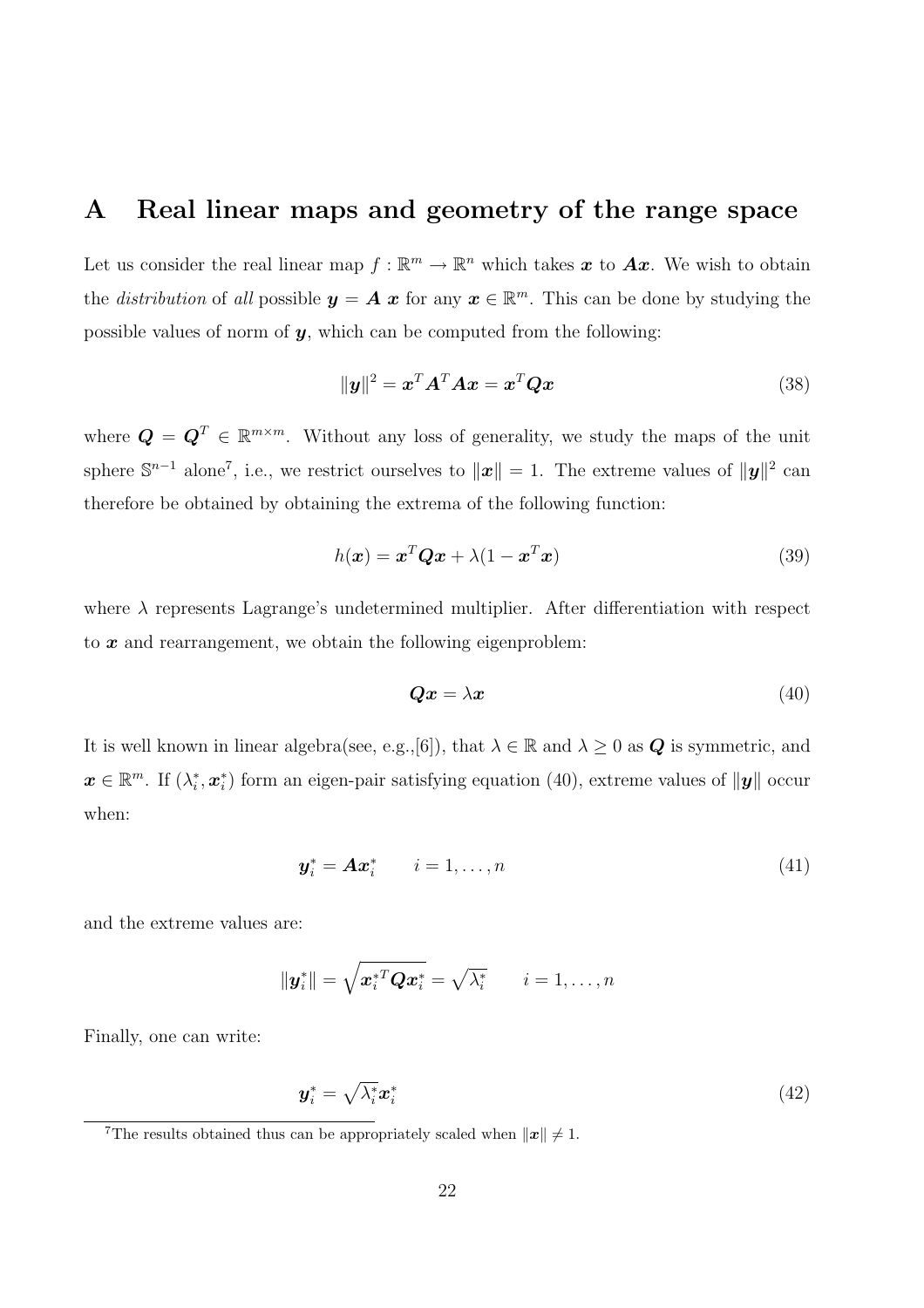Equation (42) allows a direct study of the *conditioning* of the matrix  $\boldsymbol{A}$  (and therefore the nature of the map  $f$ ), including defining the exact criteria for the two extreme cases: singularity and isotropy. If all  $\lambda_i \neq 0$  then it is well known that **y** lies on a n-dimensional (hyper)-ellipsoid, whose axes are defined by  $y_i^*$ <sup>\*</sup><sub>i</sub>, i.e., axes lengths are given by  $2\sqrt{\lambda_i^*}$  $_i^*$  and corresponding axes are aligned with  $y_i^*$ <sup>\*</sup>/<sub>i</sub>. If  $m < n$ , then  $(n - m)$  eigenvalues are always zero, and the dimension of the ellipsoid is restricted to  $m$ . However, if  $p$  additional eigenvalues are zeros, the ellipsoid loses  $p$  dimensions, and reduces to an ellipse, a line through the origin, and the origin respectively when  $(\min(m, n) - p) = 2, 1, 0$ . The matrix is termed singular when one or more of  $\lambda_i$ 's vanish.

On the other extreme, if  $\lambda_i = \lambda_j$  (=  $\overline{\lambda}$  say),  $i \neq j$ , then the the ellipsoid cuts the planes parallel to  $y_i, y_j$  in circles of radius  $\lambda$ . Similarly, if all the eigenvalues are equal  $\lambda$ , then the ellipsoid reduces to the sphere  $\mathbb{S}^{n-1}$  scaled by  $\sqrt{\overline{\lambda}}$ . Under this condition, the matrix  $\mathbf{Q}$ equals  $\overline{\lambda}$ **I**<sub>n</sub>, where **I**<sub>n</sub> denotes the  $n \times n$  identity matrix. The singular values of **A** equals  $\lambda_i$ in general, and in this case, the condition number of  $A$ , defined as the ratio of the largest singular value to the smallest one, is seen to reduce to unity. The matrix is termed isotropic in this case.

# B Symbolic construction of the characteristic polynomial of a square matrix

The characteristic polynomial of a square matrix  $\boldsymbol{A}$  of dimension n is defined as

$$
P_n(\lambda) = \det(\lambda \mathbf{I}_n - \mathbf{A})
$$
  
=  $\lambda^n + a_1 \lambda^{n-1} + \dots + a_{n-1} \lambda + a_n$  (43)

However, construction of the polynomial from this definition requires symbolic expansion of the determinant, which is computationally very expensive, and can indeed be prohibitive. Fortunately, we can compute the coefficients  $a_i$  above directly using a simple formula derived below from the Newton's identity.